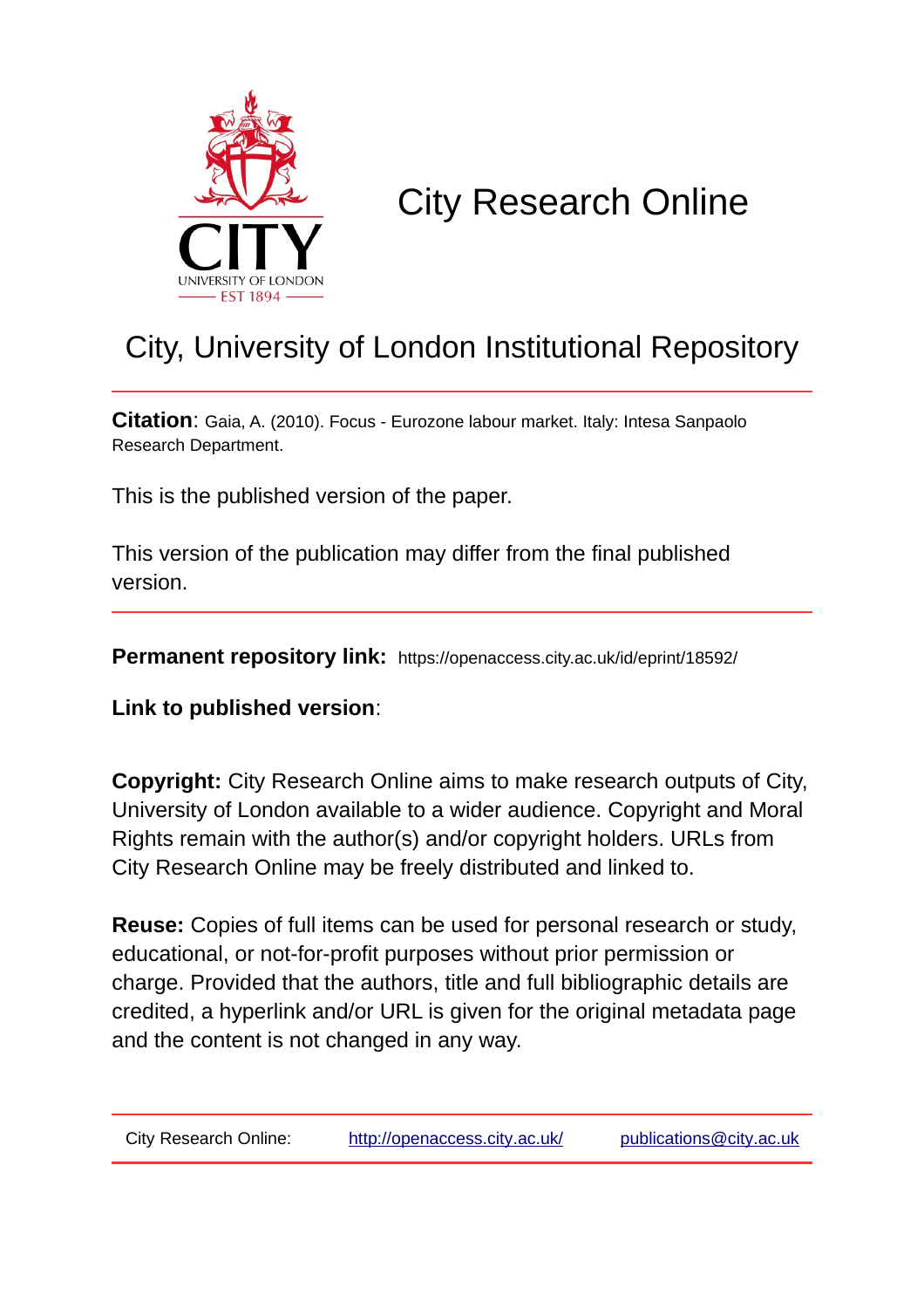# **INTESA MM SANPAOLO**

## **Weekly Economic Monitor**

#### **Viewpoint**

Fiscal policy in 2011 will be less favourable in the Euro zone, but far looser than anticipated in the US. Monetary policy will remain accommodative in all the major advanced countries. Global economic growth looks set to slow, but the risk of an early end to the recovery is still minimal. The prospects for inflation are mixed: inflationary pressures are prevailing in the emerging countries, while advanced countries are seeing more complicated trends. Leaving the positive economic repercussions to one side, the fiscal drift in the US and Japan is a much more worrying development as regards the medium-term outlook for the global economy compared with the crises of a few small Euro zone member states.

#### **Eurozone labour market**

Over the past two years, the Euro zone labour market has been in decline. Employment fell more steeply for the younger population cohort, for men rather than women and for workers on temporary contracts compared with other forms of contract. Also, the scenario appears to vary widely from one Euro zone country to another. A comparison of employment elasticity with pre- and mid-crisis GDP reveals that structural features and government policies have impacted on the performance of the labour market in Member States.

#### **Forex markets**

After the 2008 global economic and financial crisis, exchange rates should start to resume some re-alignment towards macroeconomic fundamentals in 2011. No new market issues are expected to emerge, except for an issue that has remained latent this year: the need to restore the health of public accounts. Coupled with the "peripherals" question this should penalize the euro. Similar considerations apply to sterling. Finally, the yen should reverse its trend and depreciate: next year's decline should however be smaller than the one that had been expected for this year.

#### **The week's market movers**

In the Euro area, the December inflation data should confirm the modest trend in the core index and the stability of the headline measure. The EU Commission index is expected to improve, and could hit a new high from October 2007. M3 should accelerate in November. In Germany, the labour market should show a further fall in the jobless total in December, while inflation should be steady on a yearly basis.

In the United States the data should confirm the acceleration in growth around year-end, with positive indications for 1Q11. The ISM and Chicago PMI should show modest gains in December from high November levels. The employment report should show stronger payrolls growth and a fall in the unemployment rate, with a likely upward revision to the November data. Auto sales and consumer confidence should improve further in December. Construction spending should be up slightly in November. The FOMC minutes should show a wider range of views on the economic outlook than transpired in the December statement.

#### 23 December 2010

#### **Weekly**

Intesa Sanpaolo Research Department

Macroeconomic and Fixed Income Research

Luca Mezzomo Economist

Giovanna Mossetti Economist - USA and Japan

Paolo Mameli Economist – Euro Area

Alessio Tiberi Economist

Asmara Jamaleh Economist – Forex Market

Alessandra Gaia Research Assistant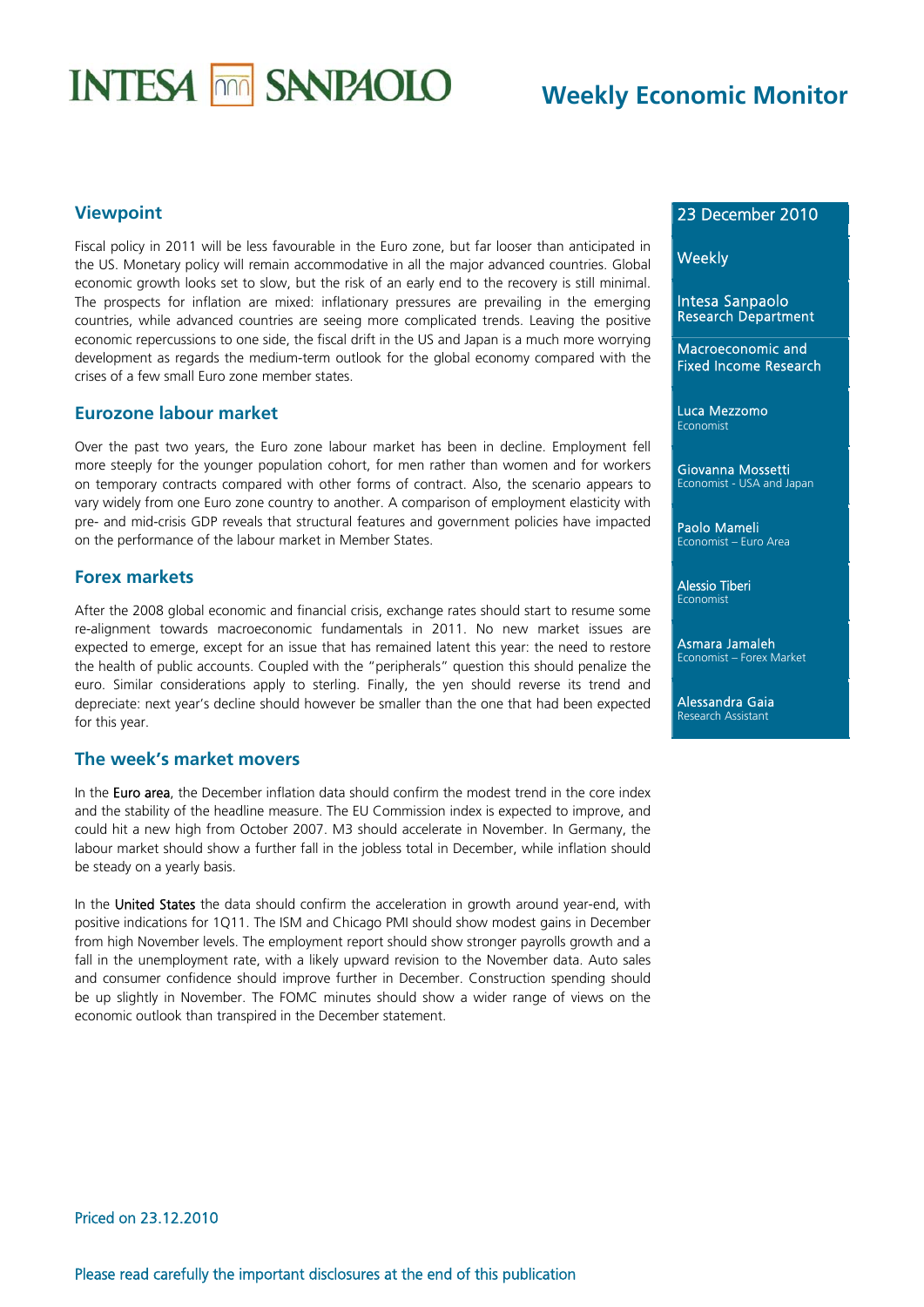## **Viewpoint**

Fiscal policy in 2011 will be less favourable in the Euro zone, but far looser than anticipated in the US. Monetary policy will remain accommodative in all the major advanced countries. Global economic growth looks set to slow, but the risk of an early end to the recovery is still minimal. The prospects for inflation are mixed: inflationary pressures are prevailing in the emerging countries, while advanced countries are seeing more complicated trends. Leaving the positive economic repercussions to one side, the fiscal drift in the US and Japan is a much more worrying development as regards the medium-term outlook for the global economy compared with the crises of a few small Euro zone member states.

- Global economic growth still seems robust and set to continue in 2011. As was the case three months ago, there are no signs that excessive inventory levels are being built up, nor are there indications that the order backlog is being depleted. The rise in the price of industrial commodities demonstrates that growth remains strong in global terms, although disproportionally unbalanced in favour of emerging markets, which are gaining yet more market share. All in all, we foresee an increase in World GDP of 4.4%, with the US at 3.1% and the Eurozone at 1.7%.
- Three recent developments in economic policy have, to varying degrees, expansionary implications. Firstly, the US federal administration has reached a compromise with the Republican opposition on a new fiscal stimulus package, based mainly on tax cuts: as a result, in 2011 the US will have a deficit higher than in 2010 despite the improving economy, and thus the fiscal policy stance will be more expansive overall than in 2010. Secondly, the Federal Reserve has launched a wide-ranging new programme to expand the monetary base centred on purchases of government securities, which should in the next few months offset the rising rates due to the improvement in the economic outlook. Thirdly, the ECB has also deferred by another three months the gradual removal of the extraordinary measures of support.
- Our forecast of the direction of fiscal policies in 2011 must therefore be adjusted towards one that strengthens the prospects of economic growth in global terms, although several European countries will deviate widely from this general trend. Conversely, our view that monetary conditions (such as the level of interest rates and trends in lending conditions) will continue to support the recovery still holds, even though such conditions will be made more restrictive in certain emerging countries where domestic demand is more robust.
- Note, however, that the 2011 fiscal measures will not prove sufficient to stabilise the debt/GDP ratio in Europe, and still less in the US or Japan. For the debt to fall steadily in relation to GDP, the primary balance would have to rise by four points in Italy, over five points in Spain and France, 10 points in Ireland and Greece, and some 11 points in the US. We therefore confirm that new sizeable corrective measures are expected in the next few years and, as a consequence, that the medium- and long-term growth rates of advanced economies will end up lower than the average rates seen in the recent phases of economic growth. However, despite the appearance of the first studies on how the US federal budget could be rebalanced in the next ten years, the political outlook makes us suspect that a serious correction attempt will be made before 2013, when debt levels and adjustment costs will be much higher. The situation relating to Japan is even more serious. The country has a level of debt running at over 225% of GDP and a primary balance of -8% of GDP. Whatever the consolidation strategy chosen by the US and Japan (fiscal austerity or inflation), the relevance of the two economies for the rest of the world is such that it will be hard to escape a period of severe turbulence in currencies and foreign trade, when the time comes.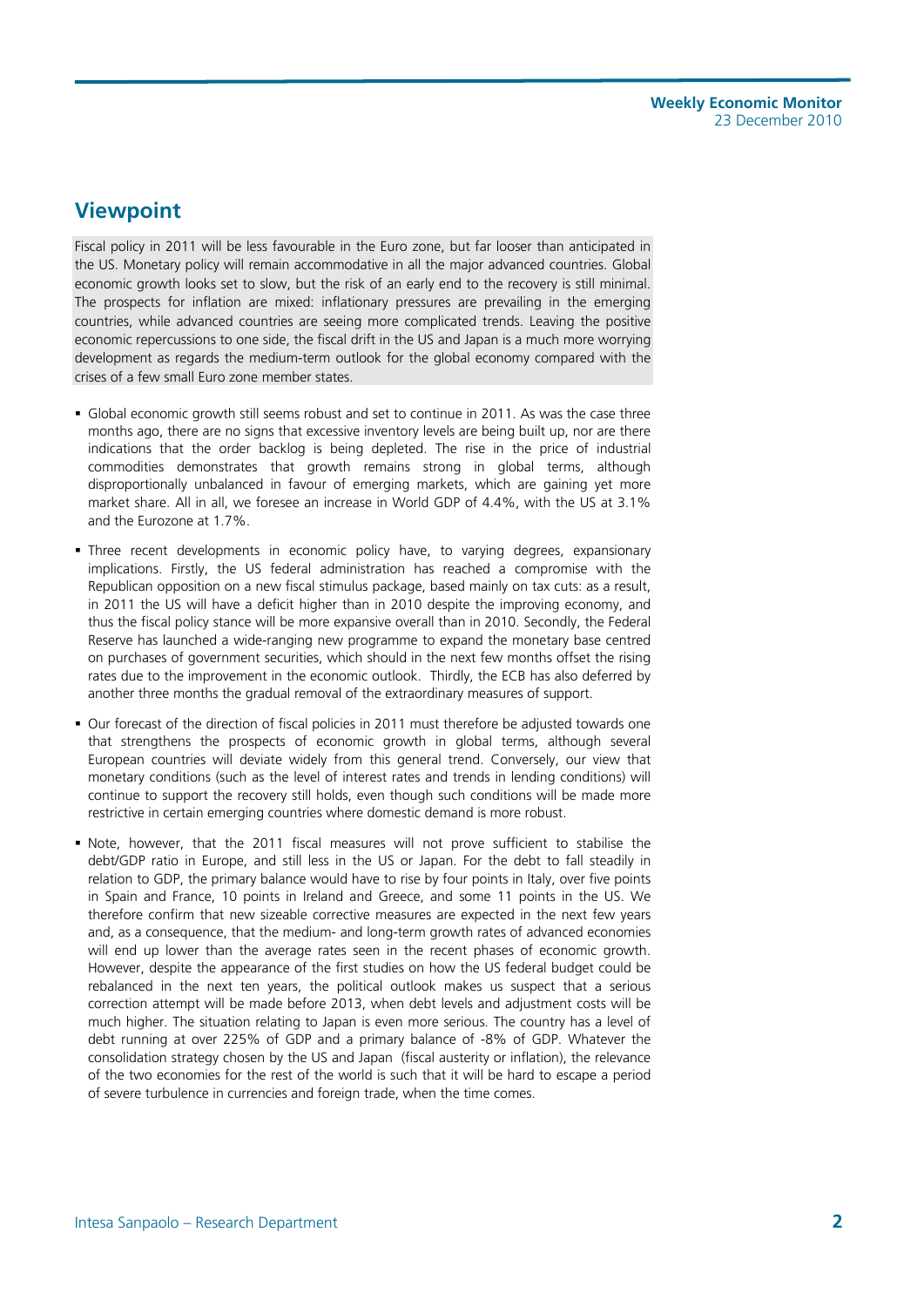## **Eurozone labour market**

Over the past two years, the Euro zone labour market has been in decline. Employment fell more steeply for the younger population cohort, for men rather than women and for workers on temporary contracts compared with other forms of contract. Also, the scenario appears to vary widely from one Euro zone country to another. A comparison of employment elasticity with pre- and mid-crisis GDP reveals that structural features and government policies have impacted on the performance of the labour market in Member States.

From 3Q08 to 1Q10, the economic crisis determined a rapid and large fall in employment. According to Eurostat quarterly data, there were nearly 3,400,000 fewer people in employment in 2Q10 compared with pre-crisis levels. Numbers of people seeking work continued to increase in the same period, reaching a peak of about 15,875,100 in 2Q10 and exceeding pre-crisis levels by more than 4 million. Quarterly unemployment therefore rose to 10.1% in spring 2010, more than 2.5 percentage points higher than in 2Q08. On a monthly basis, unemployment hit a more than 12-year high of 10.1% in October 2010.

In recent months, however, the labour market seems to have begun to stabilise in the wake of the upturn in the economic cycle. Nevertheless there are marked variations between countries. An analysis of the features of the labour market before and after the economic crisis gives a clearer picture of the changes taking place.





00 01 02 03 04 05 06 07 08 09 10

The crisis has affected employee demographic groups differently. Firstly we notice that in the Euro zone, employment has fallen more markedly among men than women and among young than older workers. Labour market gender differences however, are partly due to sector specialisations. In fact the crisis has had more impact on sectors employing a higher proportion of men. A comparison of the decline in employment between 2008 and 2009 in the various economic sectors and levels of male employment show that in the three sectors where employment has fallen most, men account for more than 70% of the total workforce. In construction, where men represent 91% of the workforce, employment fell by 7.3% between 2008 and 2009. A similar picture emerges for the mining and minerals sector, where employment fell by 6.3% and where men account for 88% of the workforce, and for manufacturing, where employment fell by 6.1% and the proportion of male employees is 72.3%. Meanwhile, increases in the numbers in employment have been seen in some sectors with predominantly female employees, such as health, social services and education.

#### Gender differences in the labour market and sector specialisations



Unemployment rate EA (16)

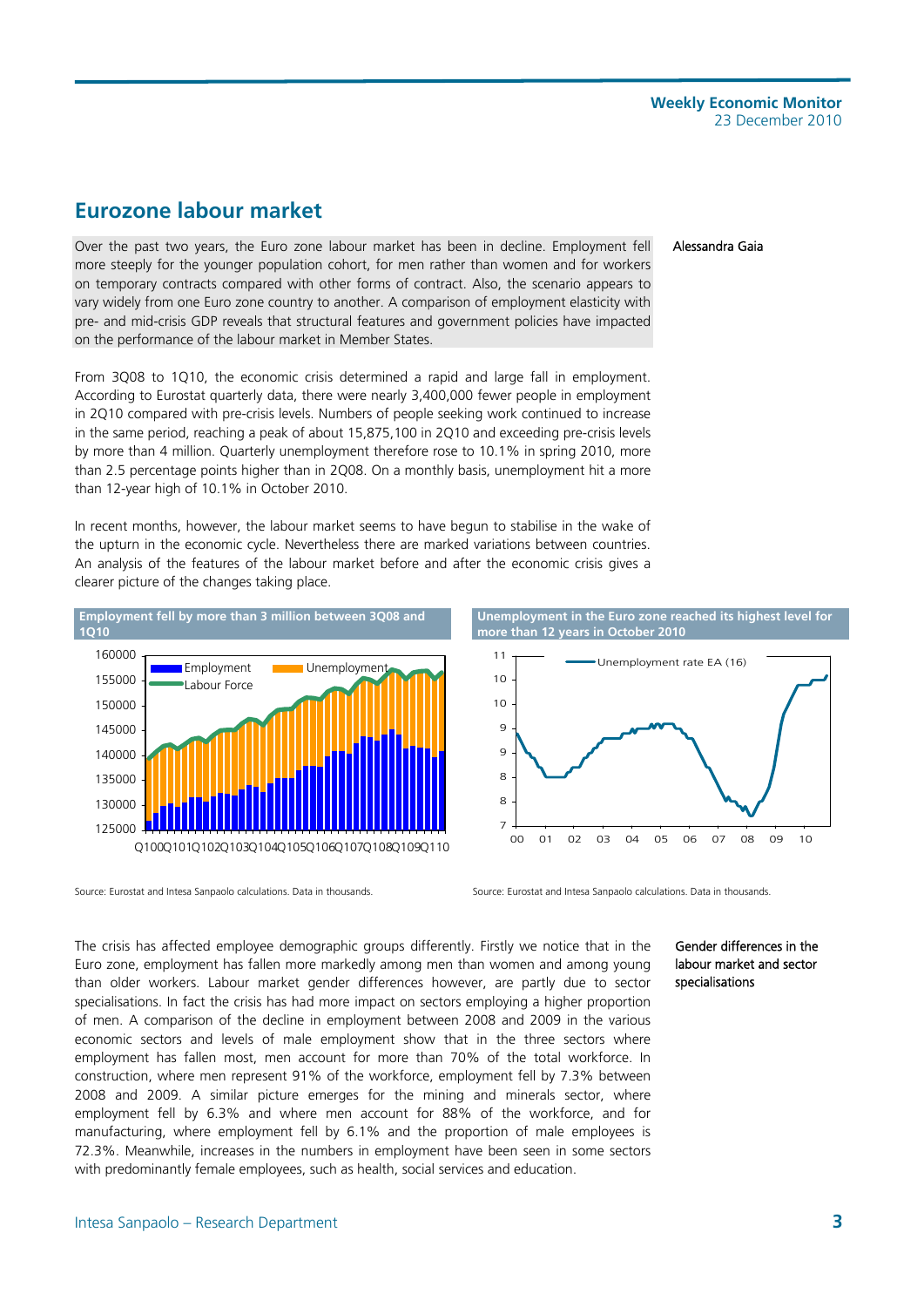#### **Male workers have been hardest hit by the labour market crisis, but the gender difference is mainly due to sector specialisations**



Source: Eurostat and Intesa Sanpaolo calculations

| <b>Economic activity sector</b>                                              | Male<br>employment on<br>total employmnet | <b>Employment</b><br>growth |
|------------------------------------------------------------------------------|-------------------------------------------|-----------------------------|
| Activities of households as employers; undifferentiated goods- and services- | 96                                        | $-0.2$                      |
| producing activities of households for own use                               |                                           |                             |
| Human health and social work activities                                      | 22.2                                      | 2.9                         |
| <b>Education</b>                                                             | 30.9                                      | 0.2                         |
| Other service activities                                                     | 32.3                                      | $-4.4$                      |
| Accommodation and food service activities                                    | 45.8                                      | $-0.3$                      |
| Administrative and support service activities                                | 48.4                                      | 0 <sub>1</sub>              |
| Real estate activities                                                       | 48.6                                      | $-26$                       |
| <b>Financial and insurance activities</b>                                    | 497                                       | $-06$                       |
| Wholesale and retail trade; repair of motor vehicles and motorcycles         | 51.4                                      | $-1.7$                      |
| Professional, scientific and technical activities                            | 51.9                                      | $-0.7$                      |
| Activities of extraterritorial organisations and bodies                      | 53.2                                      | $-3.9$                      |
| Arts, entertainment and recreation                                           | 53.4                                      | $-0.7$                      |
| Public administration and defence; compulsory social security                | 54.7                                      | 0.0                         |
| Agriculture, forestry and fishing                                            | 67 O                                      | $-1.7$                      |
| Information and communication                                                | 67.2                                      | 0 <sub>5</sub>              |
| Manufacturing                                                                | 72.3                                      | $-61$                       |
| Transportation and storage                                                   | 77 1                                      | $-2.9$                      |
| Electricity, gas, steam and air conditioning supply                          | 779                                       | 83                          |
| Water supply; sewerage, waste management and remediation activities          | 82.3                                      | 3.1                         |
| Mining and quarrying                                                         | 884                                       | $-6.3$                      |
| Construction                                                                 | 91.2                                      | $-7.3$                      |

Source: Eurostat

Looking at age group differences, we can see a steeper decline in employment among young The crisis has hit young people people (15-24), while the higher age group (55-64) has been least affected. In October, youth hardest (under 25) unemployment in the Euro zone stood at 20.1%. The breakdown by country shows higher unemployment in the young age group by comparison with the other groups, particularly in the Euro zone countries hardest hit by the labour market decline, such as Spain and Ireland. According to the International Labour Organisation's harmonized figure, unemployment among the under-25s in Spain soared (43.2%) in October 2010, at more than double the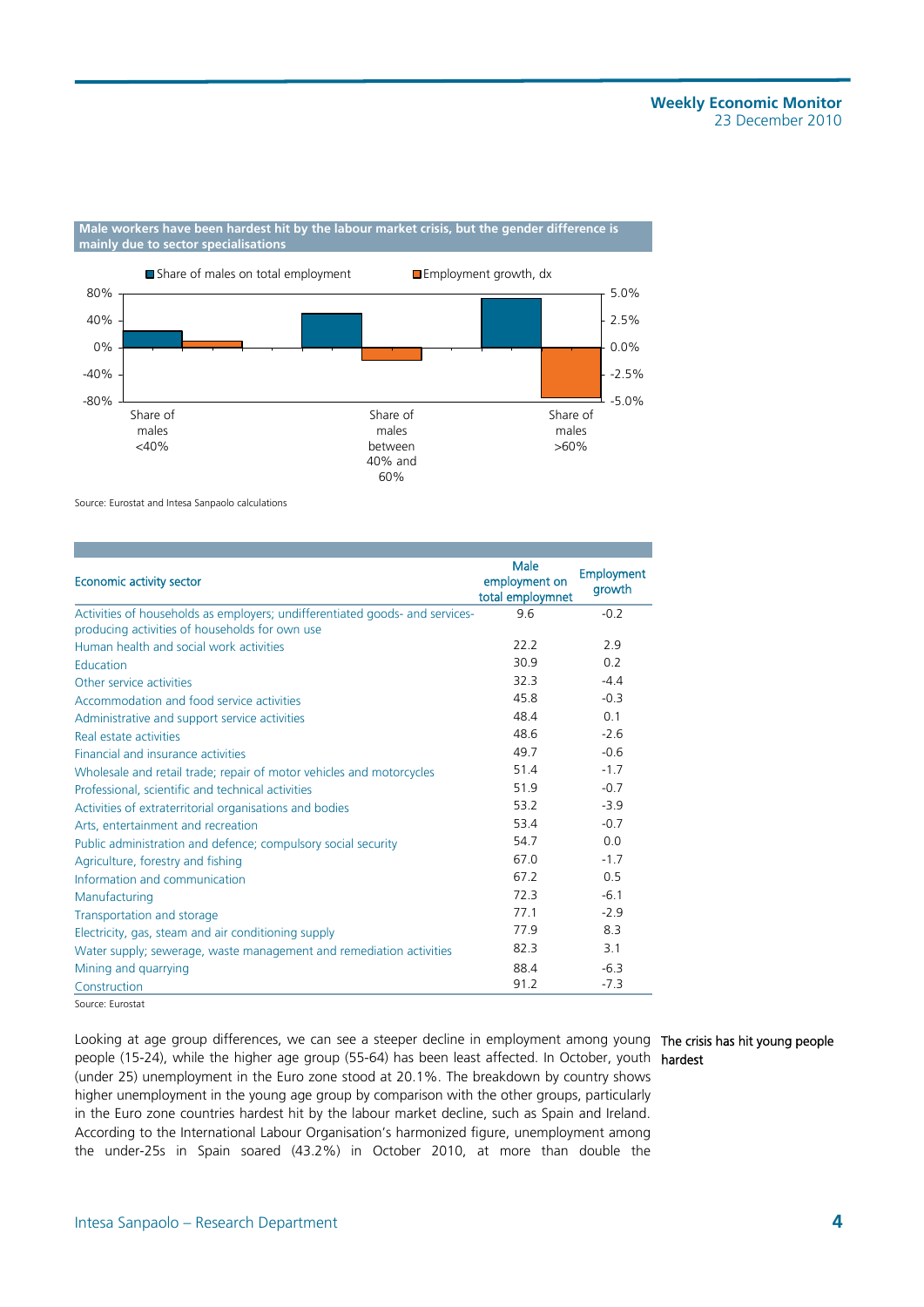unemployment level in the 25-74 age group (18.5%). Youth unemployment in Ireland rose to 29.3%, 17 percentage points higher than for the 25-74 age group.

Also Italian condition is dramatic: since July 2008 the figure for the age group 25-74 has not been released, nevertheless, comparing youth unemployment rate (under 25) with unemployment rate 15-74 years old we notice a difference of over 17 percentage points. Unemployment in the age group 15-24 is 26,2% while for the total of workers (15-74 years) it is 8.6%.

In the Euro zone, younger people were more affected by the crisis because they were more likely to be employed on temporary contracts. On average, 49.7% of employed people aged 15-24 were on temporary contracts in 2008, compared with 12% for the 25-64 age group (Eurostat average quarterly figures for 2008). Temporary workers recorded the highest job losses during the economic crisis; between 2008 and 2009, temporary employment fell by 7.4%, compared with a 1.8% decline in salaried employment overall. Meanwhile, self-employment fell by very little: barely 0.9% year-on-year in 2009. This employment category also recovered in 2010, rising by 0.6% qoq in the first quarter and by 0.9% qoq in the second quarter. Temporary employment therefore registered the most marked decline. This was partly because there are fewer safeguards in place for this type of employment and because the cost of terminating is lower. Temporary contracts are more likely to vary according to fluctuations in the cycle, dropping more sharply during crises but also rebounding more quickly in periods of recovery<sup>1</sup>. The drop in numbers of temporary employees can also clearly be seen in the figures for temporary contracts as a proportion of total salaried employment. The proportion of temporary contracts, which rose particularly steeply in the period preceding the crisis, declined in all the main Euro zone countries and in the Euro zone as a whole in 2009. The phenomenon was particularly noticeable in Spain.

| <b>Employment structure by age group and education level</b> |             |          |                                                             |         |         |         |
|--------------------------------------------------------------|-------------|----------|-------------------------------------------------------------|---------|---------|---------|
|                                                              |             |          | 2009 Percentage Percentage Percentage Percentage Percentage |         |         |         |
|                                                              | (thousands) | change   | change                                                      | change  | change  | change  |
|                                                              |             | 2008-09  | 2007-08                                                     | 2006-07 | 2005-06 | 2000-05 |
| Total employment (15 - 64)                                   | 139429.7    | $-1.8%$  | 1.1%                                                        | 2.0%    | 2.0%    | 1.2%    |
| Men                                                          | 76660.1     | $-2.9%$  | 0.4%                                                        | 1.5%    | 1.6%    | 0.6%    |
| Women                                                        | 62769.7     | $-0.6%$  | 1.9%                                                        | 2.5%    | 2.4%    | 2.1%    |
| Youth employment (15 - 24)                                   | 12972.1     | $-1.8%$  | 1.1%                                                        | 2.0%    | 2.0%    | 1.3%    |
| <b>Men</b>                                                   | 6967.9      | $-2.8%$  | 0.4%                                                        | 1.6%    | 1.7%    | 0.7%    |
| Women                                                        | 6004.2      | $-0.5%$  | 1.9%                                                        | 2.6%    | 2.4%    | 2.2%    |
| Employment $(25 - 54)$                                       | 108920.3    | $-5.7%$  | $-2.4%$                                                     | $-0.7%$ | 0.7%    | $-0.7%$ |
| Men                                                          | 59528.4     | $-6.6%$  | $-2.5%$                                                     | $-1.1%$ | 0.7%    | $-1.0%$ |
| Women                                                        | 49391.8     | $-4.3%$  | $-2.3%$                                                     | $-0.1%$ | 0.8%    | $-0.2%$ |
| Employment $(55 - 64)$                                       | 17537.3     | $-1.8%$  | 1.4%                                                        | 2.8%    | 2.4%    | 2.0%    |
| <b>Men</b>                                                   | 10163.7     | $-2.4%$  | 0.9%                                                        | 2.7%    | 2.4%    | 1.5%    |
| Women                                                        | 7373.7      | $-1.0%$  | 2.0%                                                        | 2.9%    | 2.5%    | 2.6%    |
| Low skilled employment                                       | 37496.4     | $-5.7%$  | $-2.4%$                                                     | $-0.7%$ | 0.7%    | $-0.7%$ |
| Men                                                          | 22477.3     | $-6.6%$  | $-2.5%$                                                     | $-1.1%$ | 0.7%    | $-1.0%$ |
| Women                                                        | 15019.1     | $-4.3%$  | $-2.3%$                                                     | $-0.1%$ | 0.8%    | $-0.2%$ |
| Medium skilled employment                                    | 64327.8     | $-1.8%$  | 1.4%                                                        | 2.8%    | 2.4%    | 2.0%    |
| Men                                                          | 35064       | $-2.4%$  | 0.9%                                                        | 2.7%    | 2.4%    | 1.5%    |
| Women                                                        | 29263.8     | $-1.0\%$ | 2.0%                                                        | 2.9%    | 2.5%    | 2.6%    |
| Hight skilled employment                                     | 39510.4     | 2.2%     | 4.2%                                                        | 3.8%    | 2.6%    | 4.2%    |
| Men                                                          | 20380.4     | 1.2%     | 3.1%                                                        | 3.1%    | 1.5%    | 3.1%    |
| Women                                                        | 19130       | 3.4%     | 5.4%                                                        | 4.6%    | 3.9%    | 5.5%    |
|                                                              |             |          |                                                             |         |         |         |

Source: Intesa Sanpaolo table from Eurostat data

-

#### A steeper fall in employment among workers on temporary contracts

<sup>1</sup> Source: Labour market and wage developments in 2009, Directorate-General for Economic and Financial Affairs of the European Commission, Brussels 2010.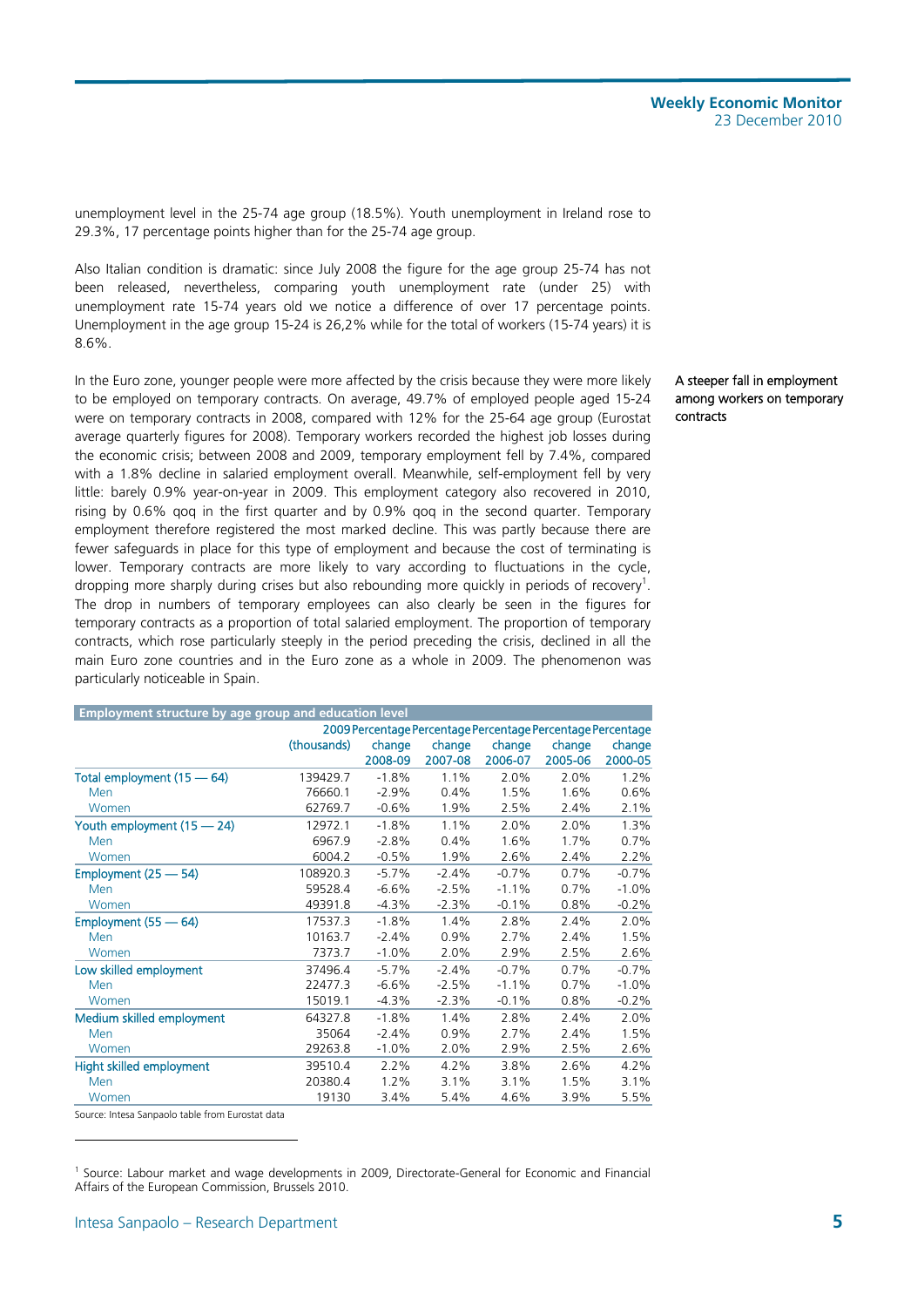

Source: Eurostat

The labour market reaction to the crisis has also varied according to whether employees are part-time or full-time. In fact, while full-time employment decreased between the third quarter 2008 and the beginning of 2010, numbers of part-time workers increased. As a matter of fact, part-time employment as a proportion of the total increased from 19.1% in 2Q08 to 20.1% in 2Q10. On average, part-time employment grew by 0.8% in 2009 compared with the previous year. This change was partly due to the decrease in hours worked on account of the transition from full-time contracts to part-time contracts.

The percentage of workers accepting a part-time contract has in fact risen due to their inability to find full-time work ("involuntary" part-time). In the Euro zone the percentage of "involuntary" part-time workers as a proportion of total part-time employment rose to 26.7% in 2009 from 25.4% in 2008.

The effects of the crisis have also varied to some extent according to employee qualifications. The sharpest decline in employment was among the least qualified workers (down 5.7% yoy in 2009), while the intermediate band declined by about 1.8% and the most qualified recorded an increase in employment of about 2.2%. Looking at the unemployment rate in 2Q10, 16.5% of people with no higher than a middle-school leaving certificate were seeking employment, an increase of more than five percentage points compared with early 2008 (11.4% in the first and second quarters 2008). Unemployment grew much less rapidly, by about 2.0%, for workers with high school diplomas (from 6.7% in 2Q08 to 8.7% in 2Q10). For graduates, meanwhile, unemployment increased by just over one percentage point, from 4.1% in 2Q08 to 5.5% in 2Q10.

#### Increase in employment levels among part-time workers

#### A steeper decline in employment for less qualified workers

| <b>Euro zone: unemployment by education level</b>             |                                                                  |                                                                  |  |  |  |  |  |  |
|---------------------------------------------------------------|------------------------------------------------------------------|------------------------------------------------------------------|--|--|--|--|--|--|
| Unemployment rate                                             | Q210 Q110 Q409 Q309 Q209 Q109 Q408 Q308 Q208 Q108 Q407 Q307 Q207 |                                                                  |  |  |  |  |  |  |
| Total $(\% )$                                                 |                                                                  | 9.9 10.5 9.8 9.4 9.3 9.4 7.9 7.3 7.4 7.6 7.4 7.3 7.4             |  |  |  |  |  |  |
| Pre-primary, primary and lower secondary education (%)        |                                                                  | 16.5 16.9 15.6 15.0 14.9 14.7 12.5 11.4 11.4 11.4 10.7 10.5 10.7 |  |  |  |  |  |  |
| Upper secondary and post-secondary non-tertiary education (%) |                                                                  | 8.7 9.4 8.7 8.3 8.3 8.5 7.1 6.4 6.7 7.2 7.0 6.7 6.9              |  |  |  |  |  |  |
| Tertiary education (%)                                        |                                                                  | 5.5 5.9 5.8 5.7 5.1 5.1 4.5 4.3 4.1 4.2 4.4 4.6 4.3              |  |  |  |  |  |  |
| Source: Eurostat                                              |                                                                  |                                                                  |  |  |  |  |  |  |

One of the negative effects of the economic crisis on the Euro zone labour market has been a rise in long-term unemployment. This phenomenon is particularly serious given the reinsertion problems encountered by the long-term unemployed. The proportion of long-term unemployed (jobless for more than 12 months) in the Euro zone rose from 3.0% of the working population in 2008 to 3.4% in 2009. The number of people unemployed for two years or more remained stable, however, at 1.5% of the working population between 2008 and 2009. There were significant variations in unemployment duration between countries: it increased substantially in

Growth in long-term unemployment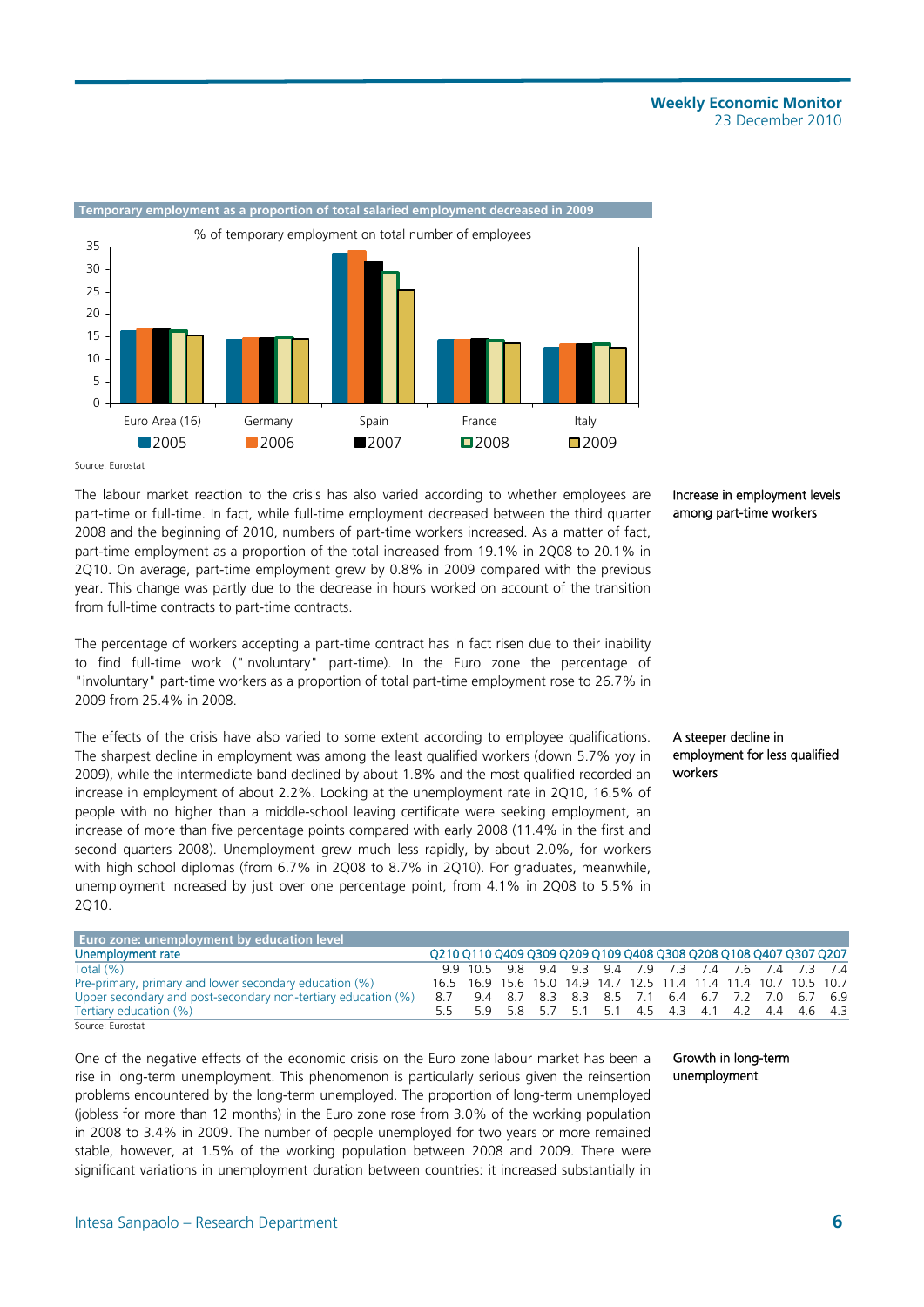Ireland and Spain, but decreased in Germany. In Slovakia, despite falling markedly, it remained double that of the Euro zone average.





Source: Eurostat

One adverse effect of long-term unemployment is clear from an anlysis of the increase in the number of discouraged workers (those no longer looking for work): the increasing difficulty of finding work has led discouraged workers to give up the search and withdraw from the labour market. Eurostat figures show that the percentage of discouraged workers has increased in the main Euro zone countries. Particularly steep increases have been recorded in the countries hit hardest by the deterioration in the labour market, such as Spain and Ireland. Note that Italy has an extremely high proportion of discouraged workers, more than four times greater than the EU15 average.



Source: OECD

Within the Euro zone, labour market responses to the economic crisis have varied greatly between countries. Eurostat figures show that unemployment has risen to record highs in Spain (20.7% in October 2010, the highest level for 20 years, from 9.0% in early 2008) and in Ireland (to 14.1%, the highest level since the end of 1994, compared with 4.8% in early 2008). Italy and France have seen more moderate increases: in both countries, with unemployment growth of about 2 percentage points between the early months of 2008 and the end of 2010. Unemployment has fallen in Germany, reaching a low of 6.7% in October 2010 (7.5% according to Bundesbank figures).

A widely varying labour market response from country to country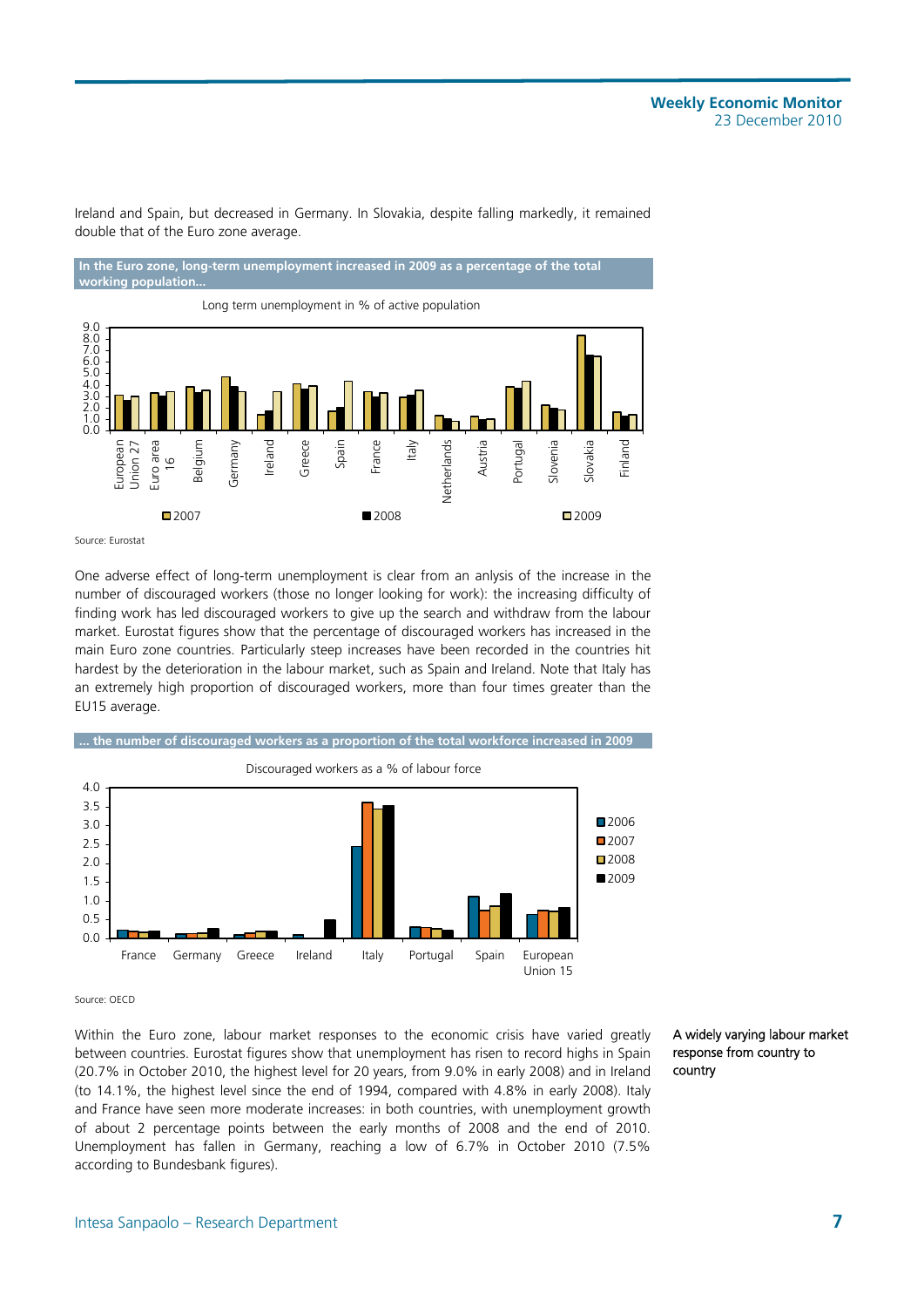

We have compared employment elasticity to GDP growth historically (between 1Q03 and 2Q08) and during the crisis (in the period from 3Q08 to 4Q09). A somewhat different trend emerges for each country: Italy, Germany, Portugal and the Euro zone aggregate are above the 45° line. This means that employment elasticity to GDP was lower for these countries during the crisis period compared with their historical levels. In the case of Germany, elasticity falls from an historical level of around 1 (hence an employment growth response matching GDP growth) into negative figures. Indeed, between the third quarter of 2008 and the end of 2009, the change in employment was positive compared with negative change in GDP. The outcome is even more striking if the historical elasticity is compared with the elasticity calculated in the period 3Q08 - 2Q09. Here too the elasticity rate is negative (and greater than in the period 2Q08-4Q09 alone): consequently, German employment growth cannot be explained by an upturn in the economic cycle; back-to-work policies such as the Government's Kurzarbeit programme seem to account more for the excellent performance of Germany's labour market.

In the case of Italy, too, elasticity has fallen: from around 1.7 in the period 1Q03 - 2Q08, when positive changes in GDP were matched (on account of factors relating to the regularisation of the black economy) by almost twofold increases in employment, to 0.2 in the period 3Q08 - 4Q09 where a sharp decline in GDP led to a fairly modest fall in employment owing to Italy's welfare support system. However, if we extend the period of analysis to the second quarter of 2010 (hence 3Q08-2Q10) elasticity rises again to around 0.7, which indicates that a contraction in GDP determines a fall in employment of roughly two-thirds of the decline in GDP. In this case, the greater elasticity observed when we extend the analysis to mid-2010 could be explained by the delayed response by employment to the economic cycle.

France, Spain, Greece and Ireland recorded greater elasticity in the period 3Q08 to 4Q09 than their historical rates. As the graph shows, these countries are to the right of the 45° line. Spain and France in particular experienced a sharp rise in employment elasticity with respect to GDP in the period 3Q08 - 4Q09 compared with the period 1Q03 - 2Q08. The gap is even greater if we consider the longer timescale (3Q08 - 2Q10). In both countries the contraction in GDP was met with a significantly greater downturn in employment. In the case of France, an employment elasticity with respect to GDP of 8.4 emerges. This figure should however be viewed with caution as it has been distorted by GDP growth in France of close to 0 in the period under consideration. The ratio is therefore pushed to a very high level by the very small denominator for employment elasticity to GDP.

... and employment elasticity to GDP growth varies widely and markedly in the main Euro zone countries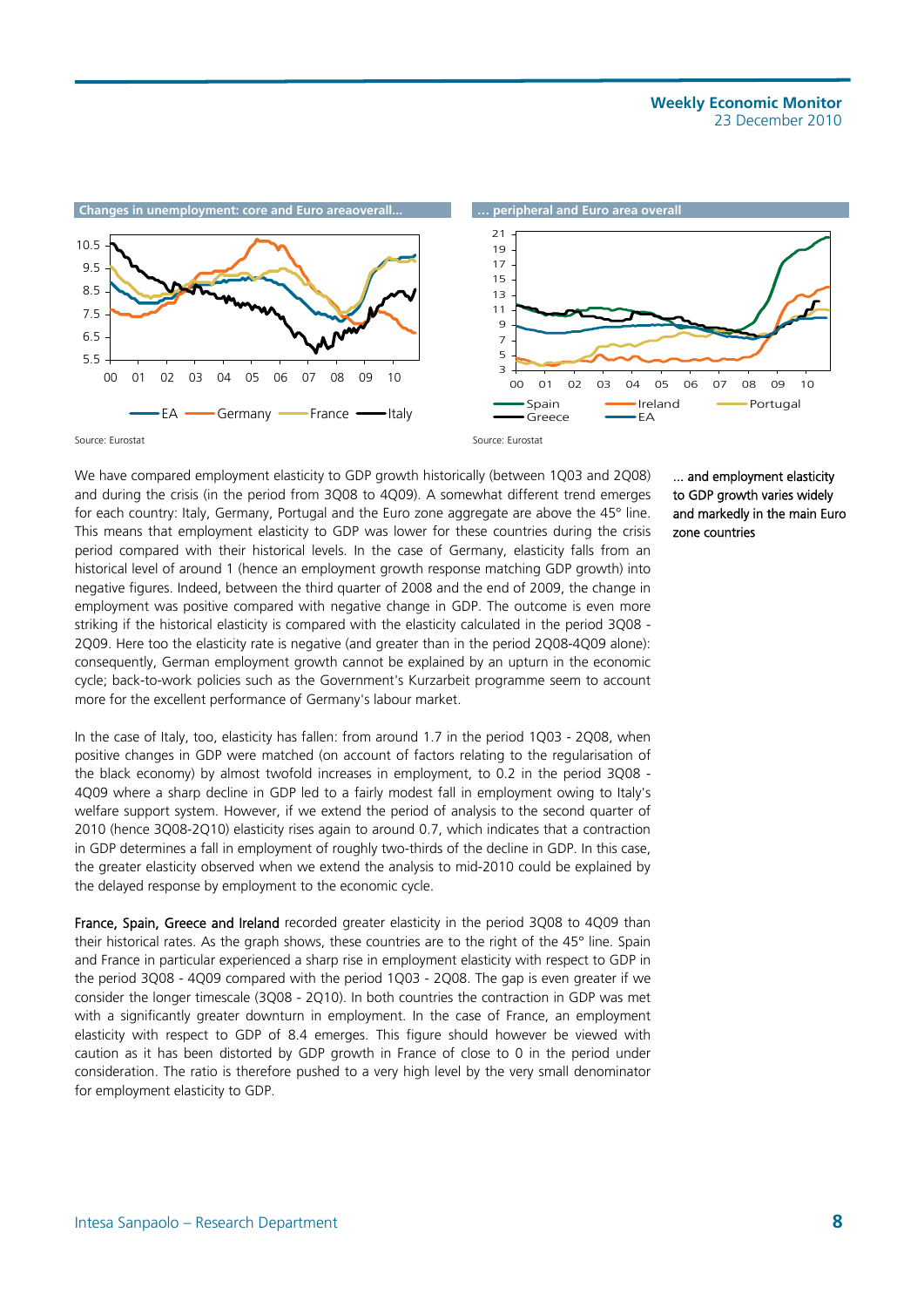

Source: Eurostat, Oxford Economics, Intesa Sanpaolo calculations

As already mentioned, Spain has seen the steepest fall in employment among the main Euro zone countries. Specialisation in the labor-intensive and highly cyclical construction industry has played an important role in this respect. This sector had a much higher level of employment than in other countries. Due to the bursting of the real estate bubble, job losses were more dramatic than elsewhere. Immigrant employment, which is strongly concentrated in the construction sector, often via temporary contracts, was particularly hard hit. Workers on temporary contracts are the other category hit hardest by the decline in the labour market. As already mentioned, this segment grew strongly in the first few years of the crisis, but subsequently suffered most from the effects of the recession<sup>2</sup>.

To tackle the crisis in the labour market, in September 2010 the Spanish Government launched a reform of the labour market with the aim of achieving three objectives: 1) reducing duality in the labour market; 2) strengthening internal flexibility within firms; 3) increasing opportunities for job seekers. In order to meet these objectives the following measures were introduced:

- **Suspension of collective agreements**: employers and their workforce can reach an agreement whereby in the event that an employer is unable to retain staff the salary scheme provided under multi-employer agreements (sector-wide or by business category) may not be applied.
- Reduction in working hours: working hours may be reduced from 10% to 70% for economic, technical, organisational or production reasons.
- "Penalisation of temporary contracts": Contracts become permanent after three years for workers who are hired more than once by the same company or group of companies for the same or a different job. The aim is to prevent employers hiring staff on a succession of temporary contracts designed to avoid permanent contracts.
- Extended application of severance pay for 33 days per year worked in the case of unfair dismissal. The severance liability is therefore less onerous than the 45 days required under standard permanent contracts.
- Creation of a public fund to cover compensation in the event of dismissal.
- Simplification of dismissal procedures for companies with current or forecast losses or showing a persistent drop in income.

#### Employment has dropped steeply in Spain

#### Labour market reform in Spain

l

<sup>&</sup>lt;sup>2</sup> Outlook Ref. bi-monthly update, October 2010.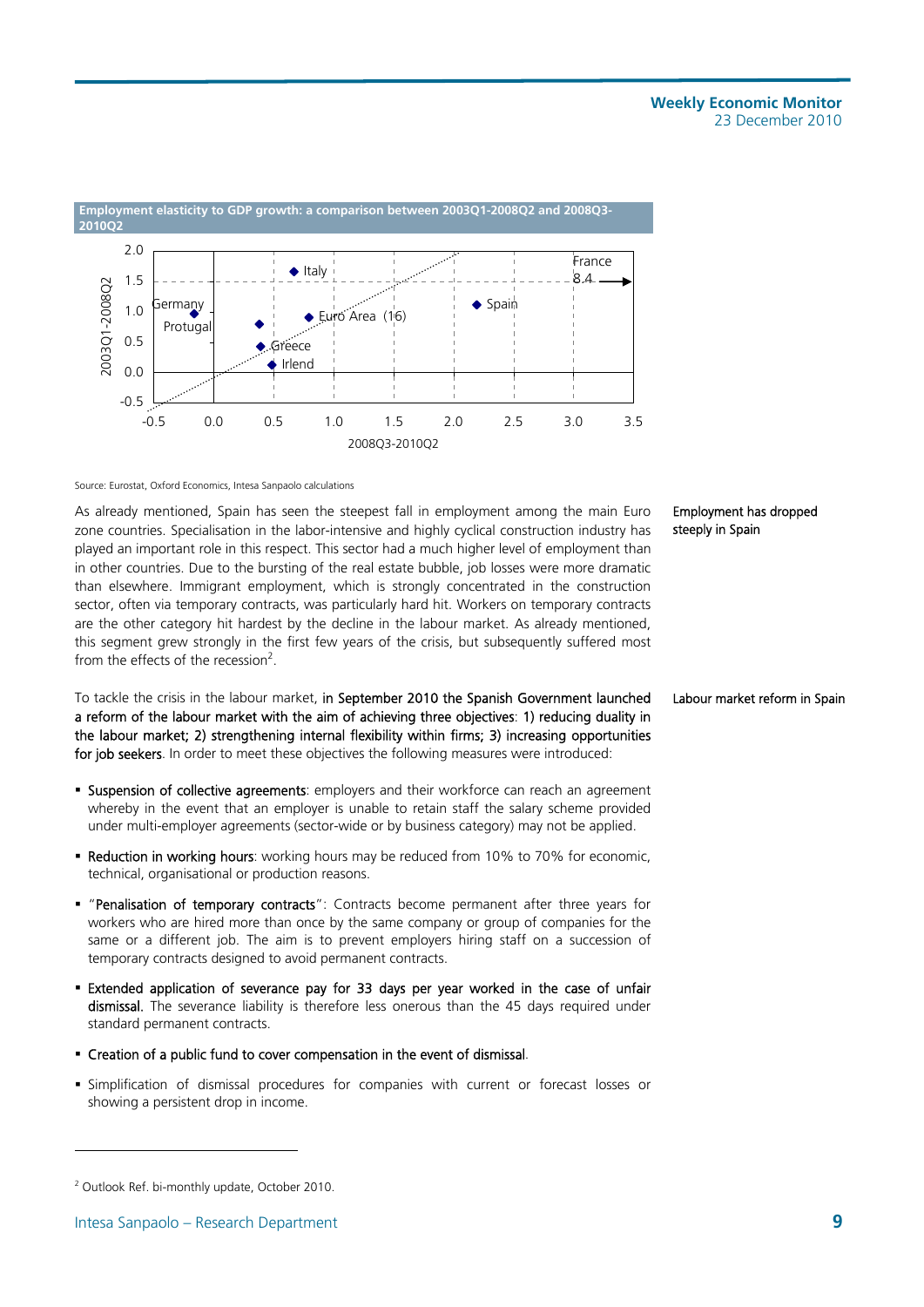**Scope for dismissal in the event of absenteeism:** If absenteeism exceeds an average of 2.5%, a company may dismiss a worker who is absent from the workplace for more than 20 working days over a period of 2 consecutive months or 25% over a period of 4 non-consecutive months within a 12-month period.

The general aim of the new law is to create a more flexible labour market and to reduce the disparity of treatment between workers on a permanent contract and those in temporary employment. The law introduces a new type of permanent contract which entitles the workforce to less compensation in the event of dismissal, restricts recourse to temporary contracts and introduces greater working time flexibility for companies who have more scope to lay off workers in the event of an economic crisis.

The situation in Spain is contrasted by the surprising resilience of the German labour market. Unlike other European countries, Germany's unemployment rate, calculated according to the ILO standard, has fallen steadily apart from an upward blip between March and June 2009, and currently stands at 6.7%, almost one percentage point below its pre-crisis level. If we look at the aggregate data released by the Bundesbank, the unemployment rate bottomed out at 7.5% in October 2010. This achievement is all the more encouraging considering that employment numbers continued to grow throughout 2009. Behind this success story lie a series of measures introduced by the German government.

Extensive recourse was made to the reduction in working hours. Indeed, the Government's Kurzarbeit programme made it possible to temporarily reduce or partially or fully suspend working hours by compensating workers for loss of wages through the payment of an allowance. Workers on shorter working hours were paid 60% of the salary difference (i.e. the difference between the number of hours normally worked and those actually worked) by the Federal Employment Agency. This amount then rose to 67% of the salary difference for workers with families with a dependent child. The introduction of subsidies for reduced hours played a key part in curbing the potential rise in the unemployment rate, preventing dismissals and avoiding rehiring costs once the economy recovers.

In addition, a raft of guidance and training policies was introduced: support measures were put in place for employment services to bolster staff numbers and provide greater guidance and assistance to job seekers. Moreover, workers under the Kurzarbeit scheme were required to undergo induction and training courses to brush up on their skills. Finally, job placement initiatives were strengthened to target young people, immigrants and the over 50s, and coaching measures were introduced for the jobless to set up their own business.

In the spring of 2009, the Kurzarbeit programme was extended for 24 months until spring 2011. A further extension has been planned for an additional 18 months from late 2010 until mid-2012. However, support for companies initially signed up to the programme had already started to slow by mid-2010. The support provided by the Kurzarbeit programme, therefore, will gradually fade between mid-2010 and mid-2012: the recent slowdown in the rate of decline in unemployment could be due to a weakening of the programme.

According to the figures supplied by Istat, Italy's unemployment rate started to rise again last October to 8.6% after a fairly stable period between May and September of around 8.3%. To find higher unemployment levels, we would need to look at the quarterly series as far back as early 2003. Two factors may have played an important part in the recent rise in the unemployment rate: on the one hand, the gradual withdrawal of support from the earnings supplement fund (Cassa Integrazione Guadagni) and, on the other hand, the impact of discouraged workers re-entering the workforce.

The outstanding performance of Germany's labour market continues to surprise

#### Light and shade in Italy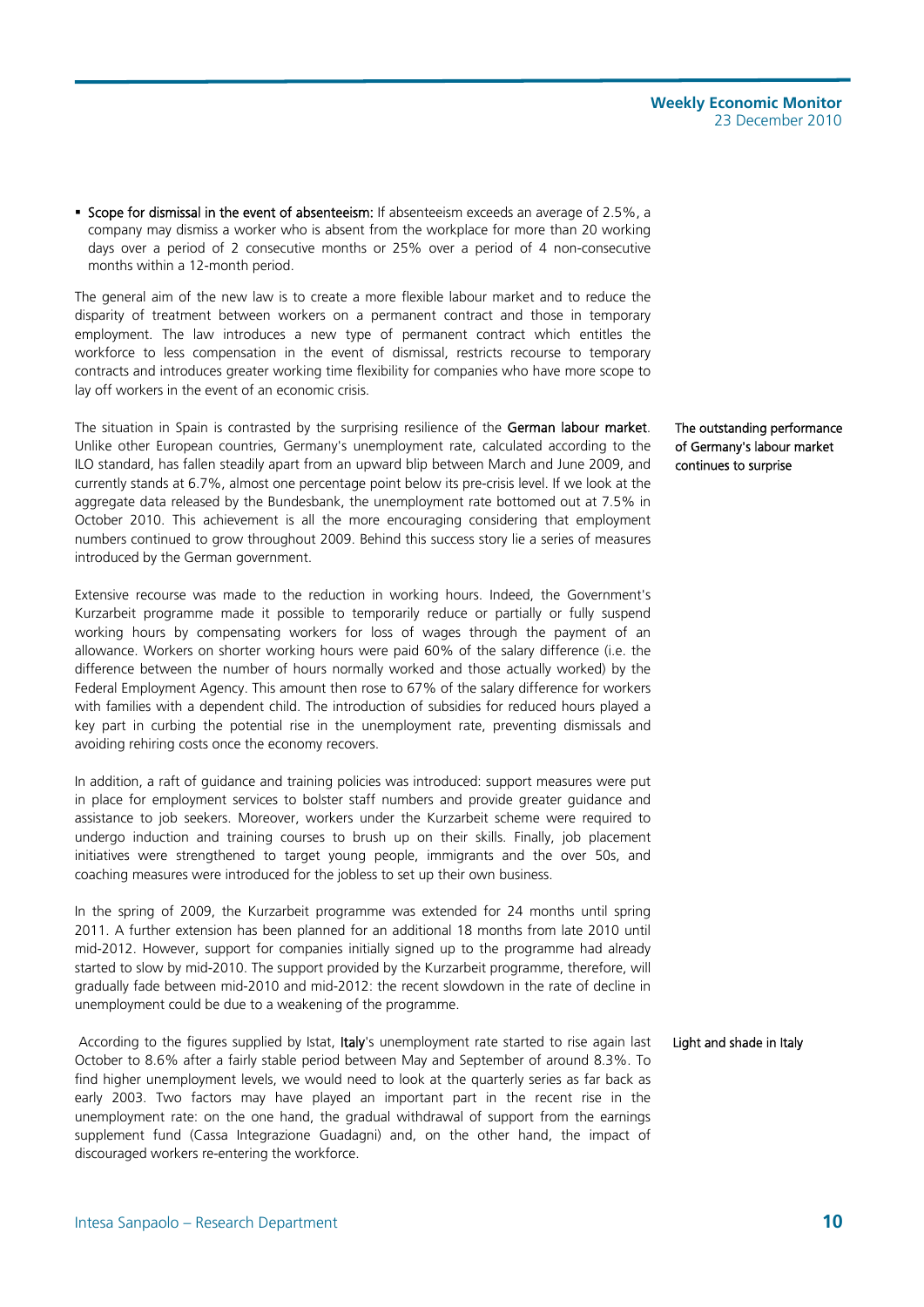Generally speaking, however, Italy's deterioration of the labour market was less acute than in other European countries. The unemployment rate grew by around two percentage points during the crisis. According to the seasonally adjusted monthly figures supplied by Istat, 688,900 job losses occurred between April 2008 and November 2009. Employment numbers in fact fell from a high of around 23,563,600 employed in April 2008 to a low of 22,874,700 in November of last year. The level then stabilised, with 22,890,000 jobs recorded in October 2010. Job seeker numbers can be seen to have peaked in April 2010 at 2,135,500, roughly 422,400 more than in April 2008. The level has fallen by 64,300 in the past six months, bringing the number of unemployed in October 2010 to around 2,167,000. The fall in unemployed individuals coincides however with a fall in the workforce. In fact, the decline in employment in Italy has resulted in an increase not only in job seekers but also in the inactive population. The trend is worrying given that the transition from employment to inactivity has more serious social and economic consequences than the transition to unemployment. Such a choice is in fact less likely to be reversible as a person has less chance of re-entering the labour market after leaving it. According to the monthly data supplied by Istat, Italy's workforce fell by 221,000 between April 2008 and October 2010. The decline is less significant once the quarterly data are taken into account: in the second quarter of 2010 compared with the second quarter of 2008, the workforce reportedly shrank by 94,000. The participation rate for 15- to 64-year-olds shows a decline between the second quarter of 2008 and the second quarter of 2010 of one percentage point from 63.5% to 62.5%. The shift is significantly greater if account is taken only of the younger population cohort: The participation rate of 15- and 24-year-olds fell during the crisis by more than three percentage points to 28.4% in the second quarter of 2010 from 31.6% in the second quarter of 2008.

By and large, young people have mainly borne the brunt of the deteriorating labour market in Italy as elsewhere in the Euro zone. Looking at the breakdown by age group, in the second quarter of 2010 the unemployment rate for young people aged between 15 and 24 years was 27.9%, more than treble that of the average rate for all age groups and 8 points above the level for the second quarter of 2008. The unemployment rate decreases with age, down to 11.7% for workers aged between 25 and 34 years, and 5.9% in the 55-64 year age group



The resilience of Italy's labour market by comparison with the rest of the Euro zone appears to **Extensive recourse to the** be due in part to recourse to the "Cassa Integrazione Guadagni" (CIG, "earnings supplement earnings supplement fund fund"). As the graph shows, the earnings supplement fund was much more intensively used in (Cassa Integrazione Guadagni) 2009 and 2010 than in previous years.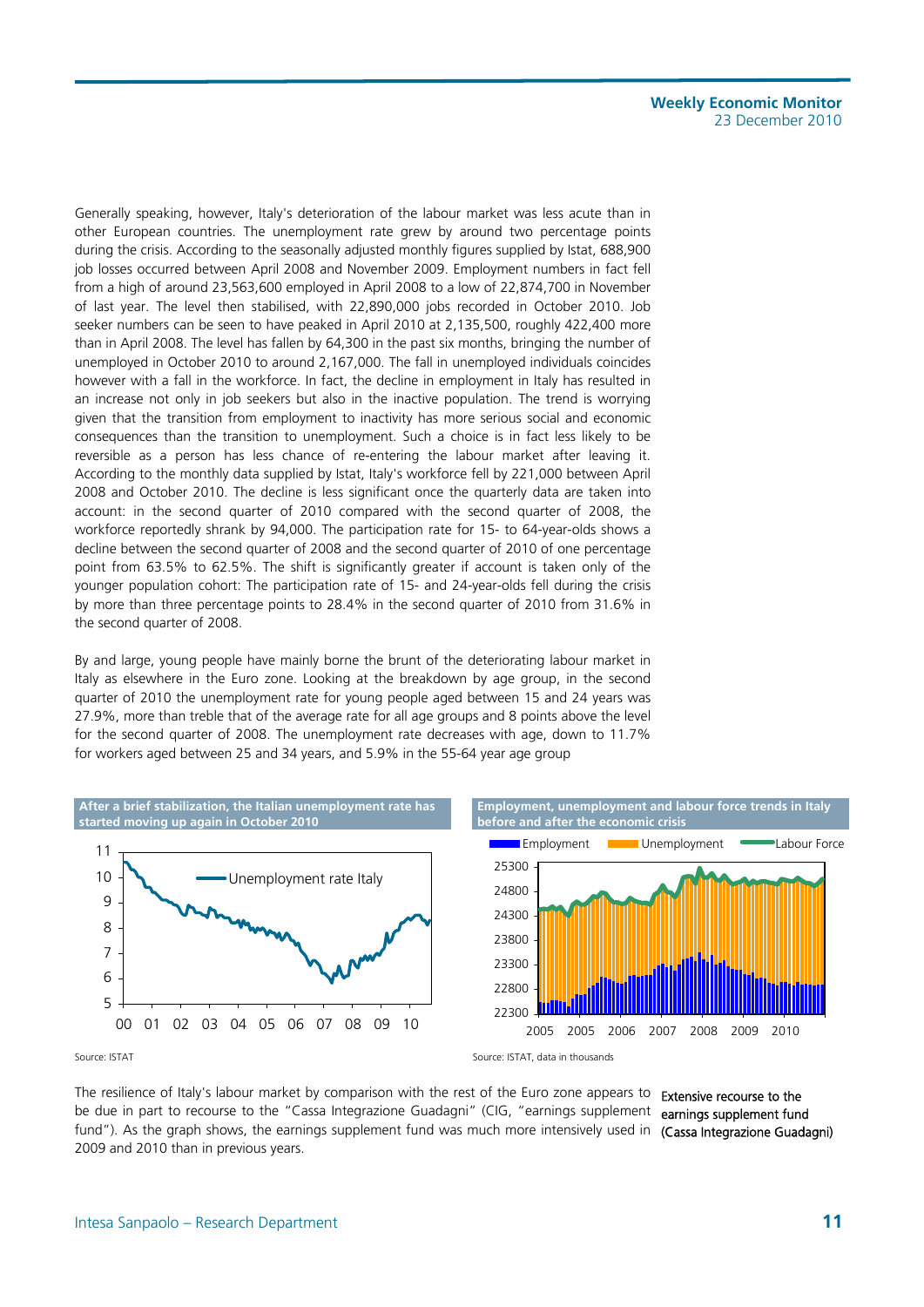

#### **Hours compensated through "Cassa Integrazione Guadagni" (thousands)**

Source: ISTAT, Intesa Sanpaolo calculations

As the recovery starts to take hold, the unresolved structural problems of Italy's labour market **Rigidity of the Italian labour** are emerging. An interesting analysis was conducted by the World Bank's "Doing Business", a market? project that looks at business regulations for local firms in 183 countries. Two indices were used to measure the labour market: the first index measures rigidity of employment which includes difficulty of hiring, rigidity of hours and difficulty of firing, while the second index measures redundancy costs. A labour market rigidity index ranking has not been circulated in the report for 2011 because the index is currently under review. The latest figures available relate to 2010 and rank Italy 99 out of the 183 countries studied. The redundancy cost index scored 11, remaining unchanged from the previous year (in 2008 the indicator was 2). Employment rigidity on a scale of 1 to 100 remained the same for the third consecutive year at 38. Labour market rigidity is decidedly greater in the other major European countries: France ranks 155, Spain 157 and Germany 158. Countries instead with a more flexible labour market are Australia, the United States and Singapore.



Source: Doing Business database, World Bank. Note: higher values for the indices corresponds to more labour market rigidity in the country considered.

| Italy's rankings in the World Bank's "Doing business" indices                    |               |                |    |
|----------------------------------------------------------------------------------|---------------|----------------|----|
|                                                                                  |               | 2008 2009 2010 |    |
| Rank                                                                             |               | 97             | 99 |
| Firing cost (weeks of salary)                                                    | $\mathcal{P}$ | 11             | 11 |
| Rigidity of employment index (0-100)                                             | 38            | 38             | 38 |
| Course: Doing Business detabase, Marid Bank, Note: bigher unluss for the indicas |               |                |    |

Source: Doing Business database, World Bank. Note: higher values for the indices corresponds to more labour market rigidity in the country considered.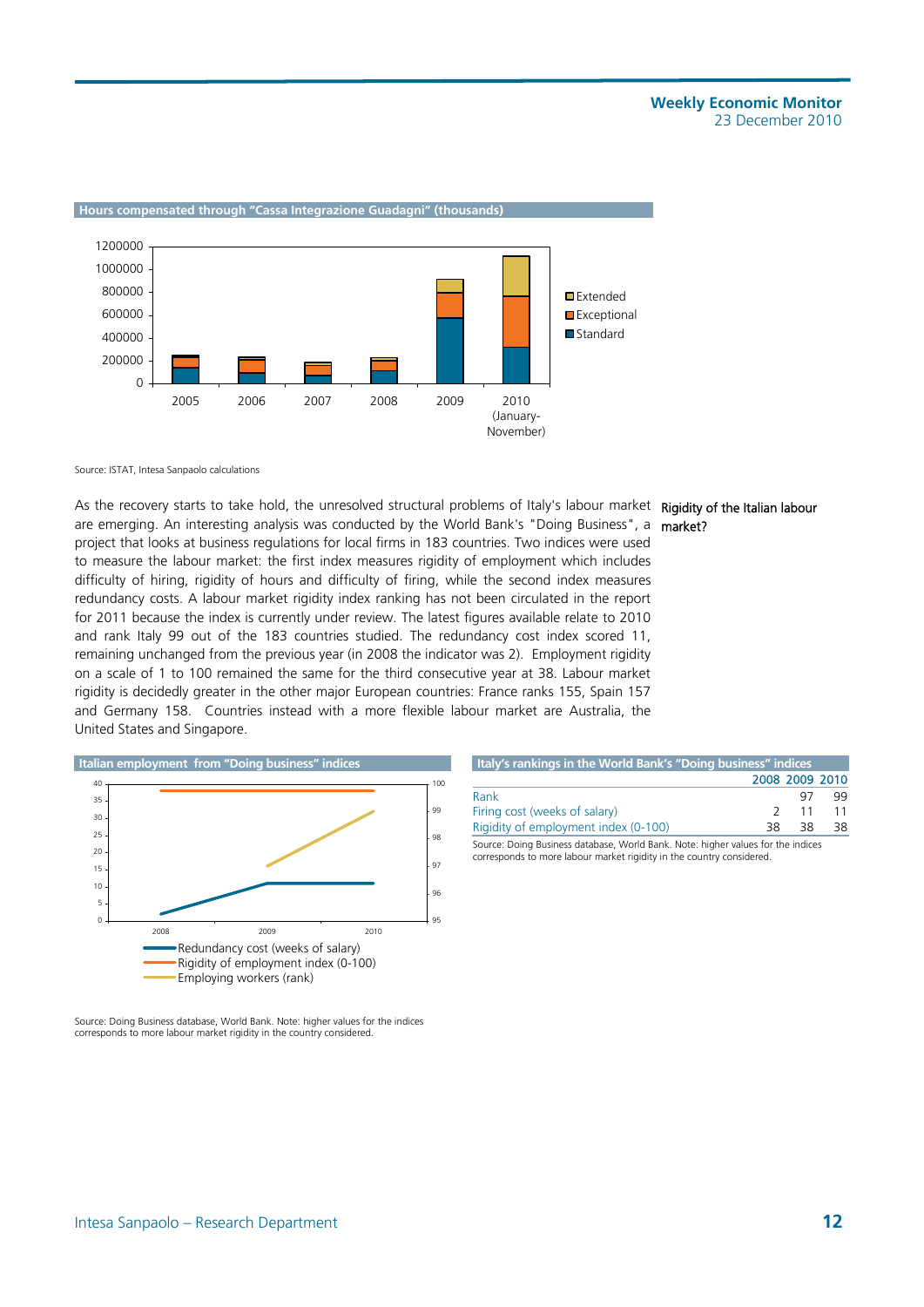

| "Doing Business" sub-indices for major Euro area countries                       |              |    |     |    |                    |          |
|----------------------------------------------------------------------------------|--------------|----|-----|----|--------------------|----------|
|                                                                                  | IR           | ВF |     |    | ITA NL FR SPGER    |          |
| Rank                                                                             | 27           | 48 |     |    | 99 123 155 157 158 |          |
| Difficulty of hiring index (0-100) 33                                            | 11           | 11 |     |    | 33 17 67 78 33     |          |
| Rigidity of hours index (0-100) 40                                               | <sup>n</sup> | 40 | 40. | 40 |                    | 60 40 53 |
| Difficulty of firing index (0-100) 40                                            | 20           | 0  | 40  |    | 70 30 30 40        |          |
| Rigidity of employment index (0-100)                                             | 10           |    |     |    | 38 42 52 49 42     |          |
| Firing cost (weeks of salary)                                                    | 18           | 16 |     |    | 11 17 32 56 69     |          |
| Source: Doing Rusiness database, World Rank, Note: higher values for the indices |              |    |     |    |                    |          |

Source: Doing Business database, World Bank. Note: higher values for the indices corresponds to more labour market rigidity in the country considered.

Source: Doing Business database, World Bank. Note: higher values for the indices corresponds to more labour market rigidity in the country considered.

An analysis of Italy's labour market calls for consideration of the black labour market. Although the phenomenon is not readily quantifiable, Istat has provided an estimate of the number of moonlighting workers in Italy for the period 1991-2009 and their percentage of total declared and undeclared workers. An analysis of the figures shows that in 2009 undeclared employment remained broadly stable against a decline in official employment. This resulted in an increase in the percentage of undeclared workers out of total workers. The issue of hidden employment is closely linked to the consequences of the economic crisis on the labour market; indeed, the increasing difficulty of finding a job could prompt certain categories of workers to accept some forms of undeclared work. This phenomenon could also be due to the desire of workers on income support benefits to supplement their earnings.



**Mild corrections for irregular employment**  18900 19900 20900 21900 22900 23900 24900 1991 1992 1994 1996 1997 1,098 1999 2009 , 2001 2002 2004 2012 2019 201 1,208 1,009 ■ Regular employment (1000s) Irregular employment (1000s)

Source: ISTAT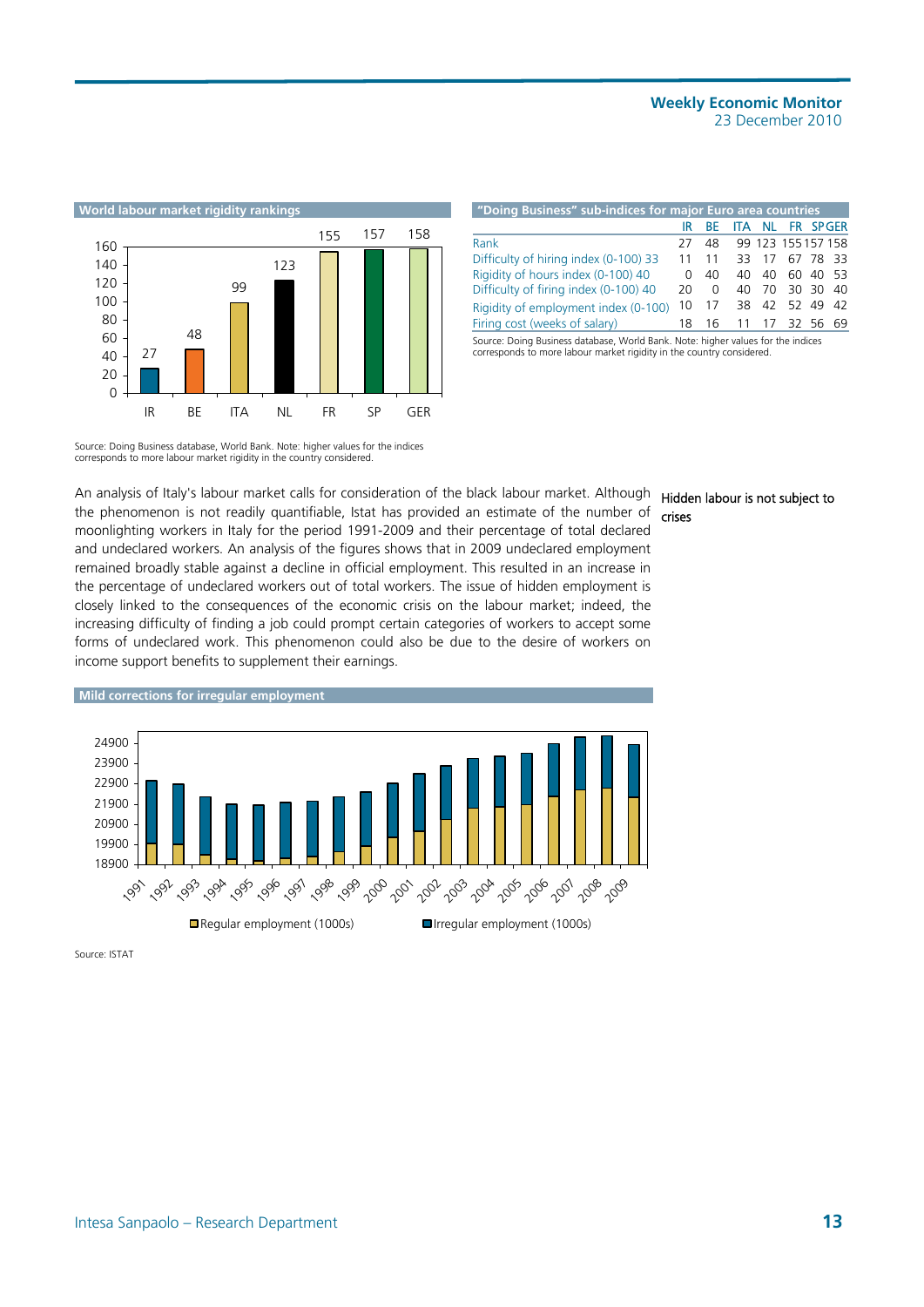Asmara Jamaleh

## **Forex markets**

After the 2008 global economic and financial crisis, exchange rates should start to resume some re-alignment towards macroeconomic fundamentals in 2011. No new market issues are expected to emerge, except for an issue that has remained latent this year: the need to restore the health of public accounts. Coupled with the "peripherals" question this should penalize the euro. Similar considerations apply to sterling. Finally, the yen should reverse its trend and depreciate: next year's decline should however be smaller than the one that had been expected for this year.

The year 2011 is not expected to introduce new market stories compared to 2010. In fact, a balance of sorts may be attained, reaching the first stage of the process of solving the problems inherited from the crisis of 2008. However, there is one particular issue that has remained "latent" this year, and may surface in 2011: the need to restore the health of public accounts. In terms of its effects on the forex markets, this problem is most relevant to the United States, the euro area, the United Kingdom, and Japan.

#### Dollar

The trend of the dollar next year will continue to be principally guided by the Fed. At the outbreak of the global crisis in 2008, Fed Fund rates dropped almost to zero, which led to a significant appreciation of the US currency between the second half of 2008 and the first half of 2009 (Figs. 1a and 1b), with the adoption of an extremely expansive monetary policy providing "reassurance" on the possibility of a recovery of the US economy.



#### Source: EcoWin Source: EcoWin Source: EcoWin Source: EcoWin Source: EcoWin Source: EcoWin Source: EcoWin Source: EcoWin Source: EcoWin Source: EcoWin Source: EcoWin Source: EcoWin Source: EcoWin Source: EcoWin Source: EcoW

This year, however, the dollar has weakened on the whole compared to 2009, essentially due to the Fed's explicit intention to keep rates extraordinarily low for an extended period of time, which began to fuel new concern over the recovery in the US. In the meantime, however, the persuasion started to take hold that without a recovery in the United States, the other main economies may not have been able to fare any better. In the euro area, the outbreak of the sovereign debt crisis in peripheral countries seemed to confirm this.

Focusing back on 2011, and on the dollar/Fed correlation, the recent adoption of QE2 should mark the opening of a new phase. The prospect of further, ample monetary stimulus, possibly being perceived as a "guarantee" of growth, plays to the advantage of the dollar. However, this perception should not go as far as turning into a belief that the dollar will surely experience an uptrend in the course of 2011.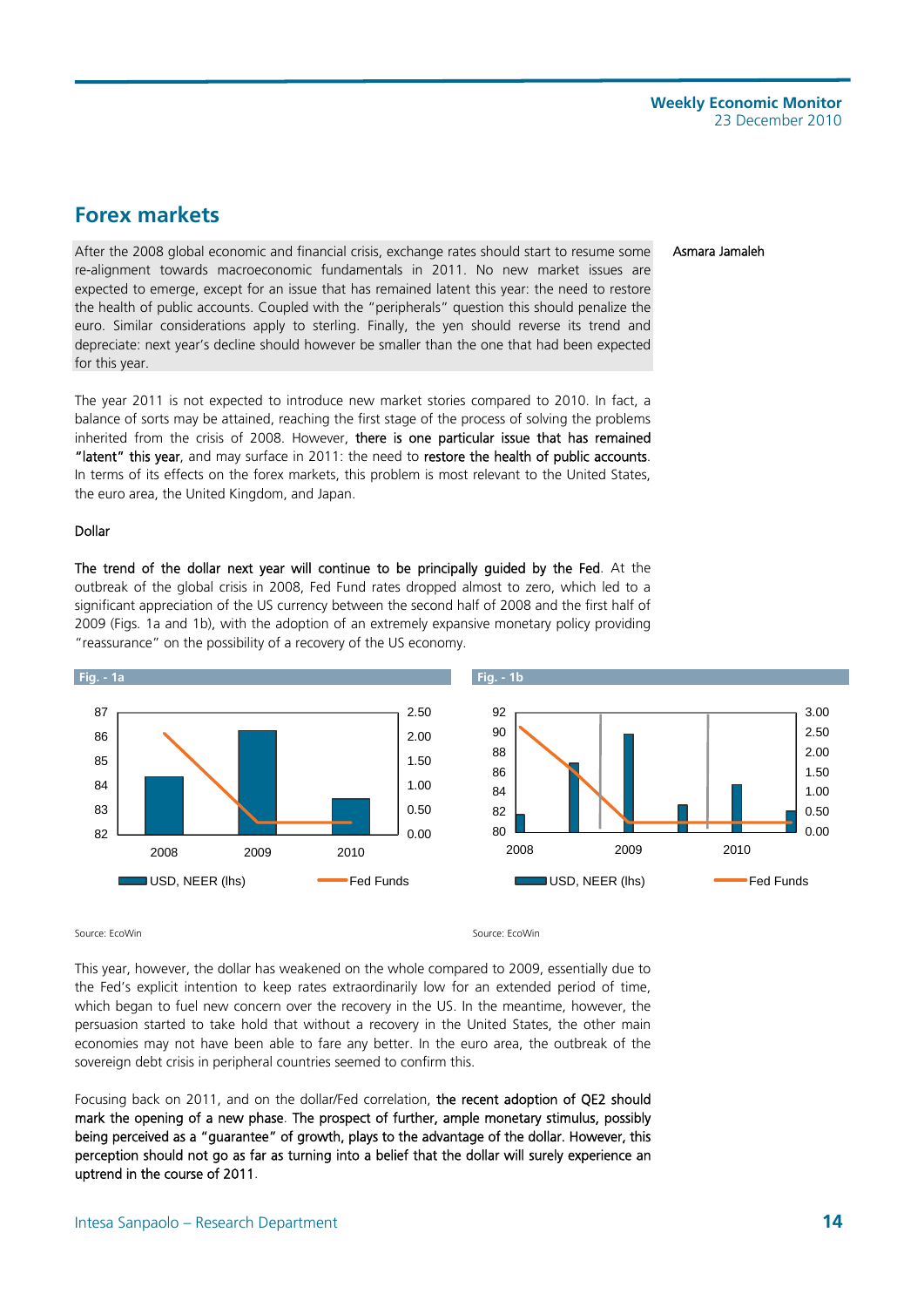Indeed, a new factor will be at play compared to 2010: the need to determinedly cut national deficits, through the adoption of new restrictive fiscal policy measures. This will negatively impact the US currency, as (1) the effect on growth is negative (one of the reasons for which the Fed, with no compromise to the central bank's independence from the government, is keeping its monetary policy as expansive as possible), and  $(2)$  there is uncertainty over the actual scope – size and distribution – of fiscal restriction, and uncertainty notoriously generates volatility on the markats

There is also another factor to consider: the rest of the world. In other terms, if the performance of global growth proves to be "acceptable" on the whole, and the markets perceive this, focus will shift back to rate/yield differentials, benefiting emerging and non-emerging currencies that offer higher yields than the dollar, and are less challenged by public accounts than the United States.

Therefore, the overall outcome should be a US dollar at around the same levels as in 2010 (in terms of the annual average), resilient to a drop below those levels.

#### Euro

In 2011 the trend of the euro will be guided principally by three factors: (1) growth in the euro area, also in relation to US growth, (2) developments of the sovereign debt crisis faced by some peripheral EU countries, and (3) the evolution of Fed and ECB monetary policy management, with particular focus on the Fed at around the mid-year stage.

These three factors should impact the single currency negatively.

(1) Growth. There will be no overtaking of, nor a decoupling from, growth in the United States. Therefore, chances of the euro expressing a clear, sharp uptrend in 2011 seem slim.

(2) Peripherals. At the present stage, re-exacerbation phases of the crisis cannot be ruled out in one or the other of the countries involved. However, beyond specific episodes, this will remain a key issue, latent at times, less so at others. The overall effect will be a compression of the euro's upside potential, making (1) the achievement of new highs over this year's less likely, and (2) the exchange rate more vulnerable to a drop towards 2010 lows, and potentially beyond, i.e. to less than this year's low of EUR/USD 1.18. In such a case, EUR/USD 1.10 may establish itself as a rather robust lower bound. Another factor playing against the euro should be a tendency to amplify downside reactions to negative impulses, and to compress upside reactions to positive ones, resulting in an asymmetrical behaviour of the exchange rate.

(3) Monetary policy. The differences in monetary policy management by the ECB and the Fed, which damaged the dollar against the euro this year, may ease on the whole. The "Fed QE2" factor has already been largely priced in by the market. While it may have some lingering effects, any upswing of the single currency as a reaction to it should prove to be more moderate, or in some cases almost non-existent, barring an overtaking /decoupling of euro area growth, which – as mentioned above – is unlikely.

Since the introduction of EMU, a positive correlation between the exchange rate and growth/growth differentials materialised only once, in 2009, whereas a positive correlation between the exchange rate and euro area interest rates was observed both in 2009 and 2010.

This may suggest that the global economic and financial crisis of 2008 has started to guide the euro back to a path more in line with fundamentals, in terms of the exchange rate trend. In some ways, it could be inferred that the crisis has paradoxically created the opportunity to take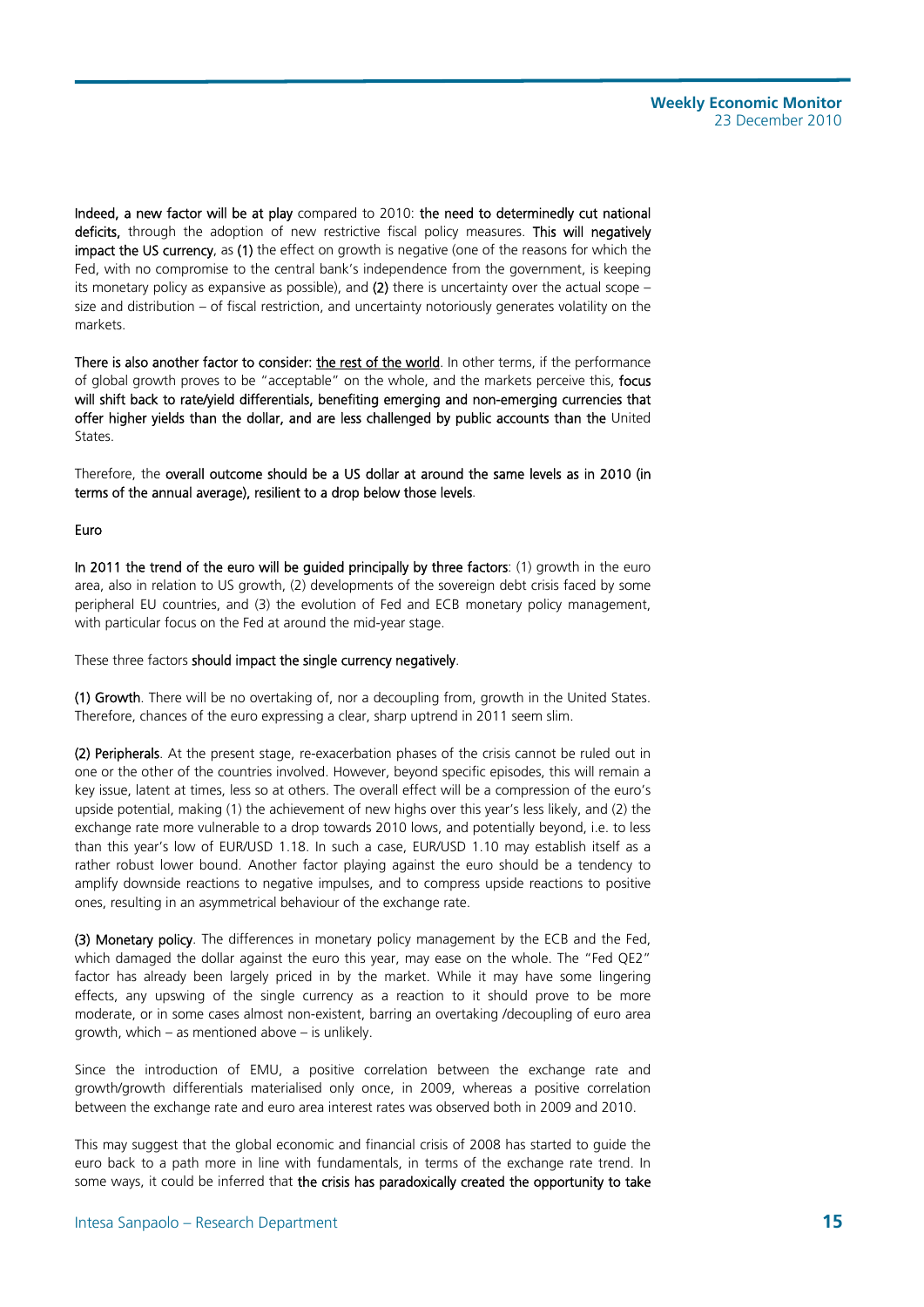on international imbalances more effectively. These imbalances had previously become manifest through extreme currency market trends, as was the case when the euro rose from a 2007 low of 1.28 to a historical high of 1.60 in 2008, immediately prior to the outbreak of the global crisis.

Economic growth and monetary policy management will condition the euro especially in terms of the exchange rate trend.

The issue of peripherals, on the other hand, should have a stronger influence on the levels reached, also contributing to outlining medium-term ranges within which the exchange rate fluctuates (see above, Section 2).

How important will the issue of peripherals be in defining the level of the euro? Probably not much. It was obviously very important this year, at the outbreak of the crisis, when Greece fell into distress, subsequently followed by Ireland. The exchange rate dropped by 15 in the former case, and by seven in the latter. Reaction to the Greek crisis was stronger, as it was unprecedented. Therefore, the impact of the peripherals issue may be estimated at around five hundred pips, and as a result the exchange rate in 2011 may be lower on average by around five hundred pips compared to its quotations in a "normal" situation, i.e. free from concern tied to peripherals. Some simulations we have run show that the impact of peripherals on the euro is statistically not significant, and in any case limited, well below the five hundred pips of the assumption made above. However, these analyses cannot be considered as very reliable, as the historical series available is too short to yield valid results.

How has the global crisis of 2008 affected the euro? The peripherals crisis is nothing but a local emanation of the global economic and financial crisis of 2008, that broke out at a delay. As it is a natural consequence of the 2008 crisis, and having exploded later, based on the transitive property, it could be said that the effect of the global crisis of 2008 on the euro has been negative, in the sense that it has lowered the average level of the single currency, not so much in the immediate term, as in the medium term, which represents the initial approximation of the exchange rate equilibrium level.

In terms of timing, unfavourable factors may concentrate their effects between 2Q11 and 3Q11: (a) in 2011, growth could prevail as a theme, specifically with the United States surprising on the upside as opposed to repeated instances of concern over the recovery this year; (b) in 3Q11, a major conditioning factor could be a potential combination of slow growth in the euro area and the risk that the public account adjustment process, both in peripheral and non-peripheral euro area countries, may add to existing downside pressures on growth, possibly even depressing the potential growth rate.

The euro's fluctuation range in 2011 could be similar to this year's, i.e. EUR/USD 1.18-1.45, although the exchange rate may spend more time in the medium-low end of the range. The equilibrium area should be about EUR/USD 1.30-1.35. This year, (1) at the outbreak of the Greek crisis, the exchange rate plunged from EUR/USD 1.33 to 1.18, returning to 1.33 when the situation improved. (2) Similarly, when on occasion of the September FOMC meeting the Fed prepared the markets for a new round of quantitative easing, the euro first reacted by appreciating from EUR/USD 1.35 to 1.43, and then returned to 1.35 once QE2 had begun. The "technical" equilibrium area is EUR/USD 1.27-1.37

#### Sterling

For sterling, 2011 could prove to be the "moment of truth", with prevailing downside risks. The year now coming to an end has been an electoral year, and has brought an upheaval of the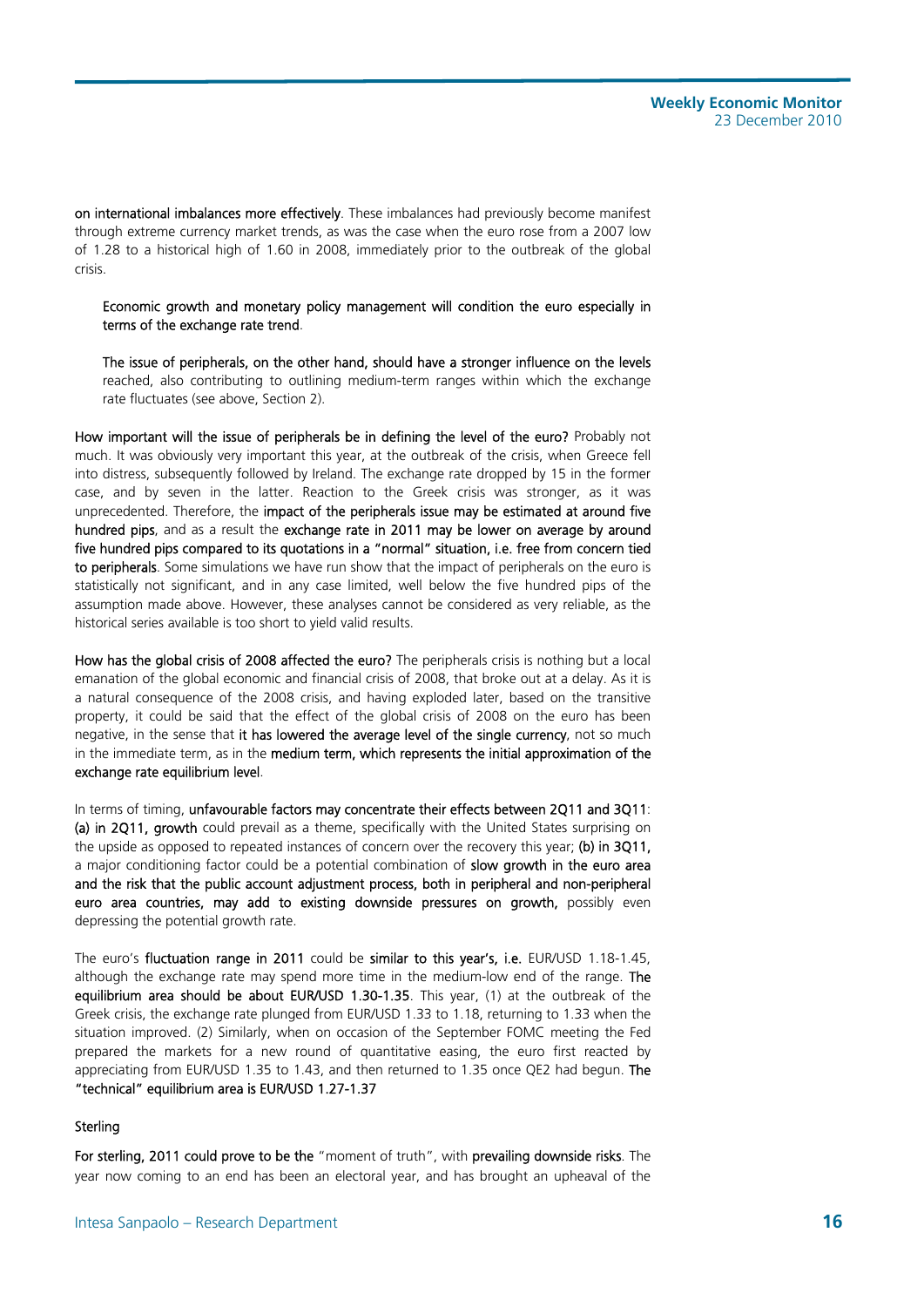traditional political balance (with a Conservative-led coalition replacing Labour in office). The process of removing the expansive policies adopted to counter the 2008 crisis has therefore been delayed. As a result, the pound's nominal effective exchange rate has averaged the same levels recorded in 2009, both against the dollar and the euro – i.e., it hasn't dropped further after shedding around 25% between 2008 and 2009.

There is essentially a single, major potential downside factor: the need to cure the serious public deficit, estimated by the OBR (Office for Budget Responsibility) at around 10% of GDP this year (see "United Kingdom" section). The government has already announced an extensive austerity plan based on spending cuts, and it is also reasonable to assume that tax hikes will follow. The scope and terms of the process of cutting the deficit, however, are highly uncertain, and this is weighing on monetary policy management, to the point that the Bank of England "suspended" its view on the growth scenario, prospecting a relatively "balanced" picture.

This is taking place at a time when, on the other side of the Ocean, the Fed is inaugurating QE2, generating expectations on the market for a rise in BoE rates already as of 1Q11 (see "United Kingdom" section). As this seems unlikely at the moment, the balance is skewed on the downside for the British currency, given the risk of the market reviewing its expectations on rates, pushing the initial hike forward in time. Also, as is often the case, such a revision could turn out not to be gradual, but quite sudden, triggering an equally sudden correction of the pound, both against the dollar and the euro. Considering that the Budget is unveiled in March, the correction phase may be assumed as taking place by the end of the first half of the year, and possibly reabsorbed, at least in part, in the subsequent period. During the correction phase, sterling may drop as far as GBP/USD 1.50-1.45, and the EUR/GBP exchange rate may at least temporarily return to 0.90.

#### Yen

In 2011, the yen should reverse its trend and depreciate, after failing to do so this year despite expectations to the contrary. However, next year's decline should be smaller than the one that had been expected for this year. This is because the USD/JPY exchange rate tracks the trend of the spread between US and Japanese yields. As rates in Japan have been effectively at zero for years, the direction of spreads is determined by US yields (Figures 3a and 3b), which declined in 2010, as opposed to broadly stable Japanese rates. At the present stage, therefore, the potential upside margin from current levels – close to zero – is larger than the downside margin. For what concerns the yen, by contrast, upside potential is virtually non-existent, as (1) the BoJ will maintain a more expansive stance than the Fed, and for a longer period, and (2) the macro scenario for Japan is deteriorating.

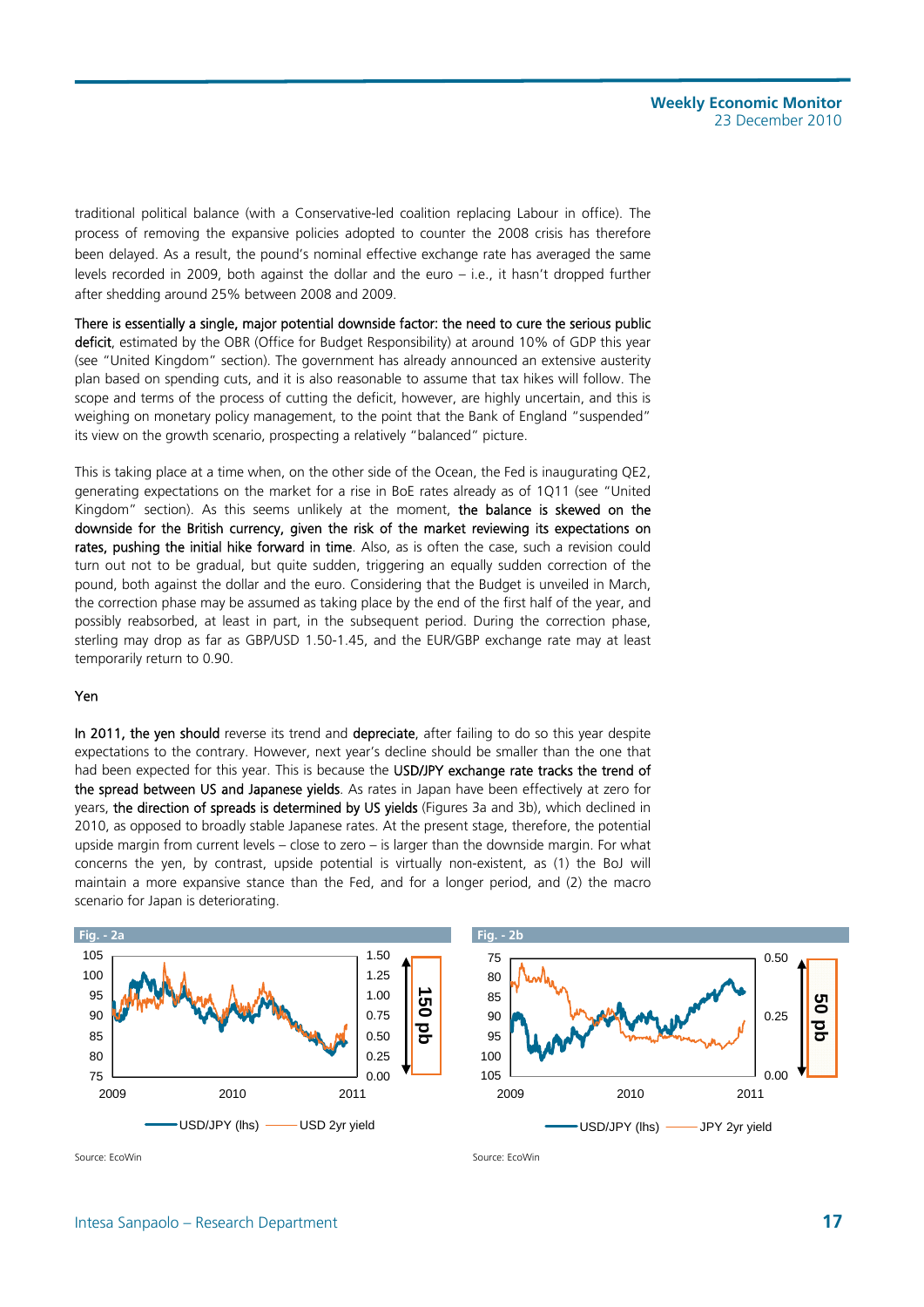However, the expected depreciation of the yen should be limited: the Fed's QE2 will extend the period of time in which Fed Fund rates stay put, and contain the rise of US yields as a result. In order to approximate the yen's response to the yield spread trend, we have estimated the correlation between the USD/JPY exchange rate and short-term yields over the past three years. The result is that a 25bps widening of spreads corresponds to a rise of the USD/JPY exchange rate by around five hundred pips.

For instance, moving from the average level recoded in the present quarter, of USD/JPY 82, a 25bp widening of spreads would push up the exchange rate to USD/JPY 87. In 2010, the spread (measured between the extremes touched during the course of the year) narrowed by around 75bps: if fully reabsorbed in 2011, based on the above estimates the USD/JPY exchange rate could rise as far as USD/JPY 95-100. These levels should represent the upper limits of the USD/JPY exchange rate's fluctuation range in 2011.

|                | <b>Exchange rate projections</b> |        |      |      |                 |      | % Changes: projections |                |         |          |                 |          |
|----------------|----------------------------------|--------|------|------|-----------------|------|------------------------|----------------|---------|----------|-----------------|----------|
|                | 23-12-2010                       | 1m     | 3m   | 6m   | 12 <sub>m</sub> | 24m  |                        | 1 <sub>m</sub> | 3m      | 6m       | 12 <sub>m</sub> | 24m      |
| <b>EUR/USD</b> | 1.3109                           | 1.3256 | 1.35 | 1.27 | 1.30            | 1.35 | EUR/USD                | 1.1%           | 3.0%    | $-3.1%$  | $-0.8%$         | 3.0%     |
| USD/JPY        | 82.92                            | 84     | 90   | 99   | 98              | 97   | USD/JPY                | 1.3%           | 8.5%    | 19.4%    | 18.2%           | 17.5%    |
| GBP/USD        | 1.5382                           | 1.54   | 1.54 | 1.43 | 1.50            | 1.55 | GBP/USD                | $-0.2%$        | 0.1%    | $-6.8%$  | $-2.2%$         | 0.8%     |
| <b>EUR/CHF</b> | 1.2467                           | 1.28   | 1.34 | 1.35 | 1.40            | 1.45 | <b>EUR/CHF</b>         | 2.7%           | 7.5%    | 8.3%     | 12.3%           | 16.3%    |
| <b>EUR/SEK</b> | 8.9907                           | 9.05   | 9.30 | 9.20 | 9.00            | 8.90 | <b>EUR/SEK</b>         | 0.7%           | 3.4%    | 2.3%     | 0.1%            | $-1.0\%$ |
| <b>EUR/NOK</b> | 7.8405                           | 7.95   | 8.10 | 8.15 | 8.20            | 8.30 | <b>EUR/NOK</b>         | 1.4%           | 3.3%    | 3.9%     | 4.6%            | 5.9%     |
| <b>EUR/DKK</b> | 7.4519                           | 7.45   | 7.45 | 7.46 | 7.46            | 7.46 | EUR/DKK                | $0.0\%$        | 0.0%    | 0.1%     | 0.1%            | 0.1%     |
| USD/CAD        | 1.0125                           | 0.99   | 0.98 | 1.00 | 1.04            | 1.12 | USD/CAD                | $-2.2%$        | $-2.8%$ | $-1.2%$  | 2.7%            | 10.6%    |
| AUD/USD        | 1.0028                           | 0.98   | 0.95 | 0.88 | 0.86            | 0.82 | AUD/USD                | $-2.3%$        | $-5.3%$ | $-12.2%$ | $-14.2%$        | $-18.2%$ |
| NZD/USD        | 0.7458                           | 0.75   | 0.72 | 0.68 | 0.65            | 0.58 | NZD/USD                | 0.6%           | $-3.5%$ | $-8.8%$  | $-12.8%$        | $-21.7%$ |
| <b>EUR/JPY</b> | 108.70                           | 111    | 122  | 126  | 127             | 131  | EUR/JPY                | 2.4%           | 11.8%   | 15.7%    | 17.2%           | 21.0%    |
| <b>EUR/GBP</b> | 0.8522                           | 0.86   | 0.88 | 0.89 | 0.86            | 0.87 | EUR/GBP                | 1.3%           | 2.9%    | 3.9%     | 1.4%            | 2.2%     |
| <b>EUR/CAD</b> | 1.3273                           | 1.31   | 1.33 | 1.27 | 1.35            | 1.51 | EUR/CAD                | $-1.1%$        | 0.1%    | $-4.3%$  | 1.9%            | 13.9%    |
| <b>EUR/AUD</b> | 1.3072                           | 1.35   | 1.42 | 1.44 | 1.51            | 1.65 | EUR/AUD                | 3.5%           | 8.7%    | 10.4%    | 15.6%           | 25.9%    |
| EUR/NZD        | 1.7577                           | 1.77   | 1.88 | 1.87 | 2.00            | 2.31 | EUR/NZD                | 0.6%           | 6.7%    | 6.3%     | 13.8%           | 31.5%    |

| e projections |                |      |      |                 |      | % Changes: projections |                |         |          |          |          |
|---------------|----------------|------|------|-----------------|------|------------------------|----------------|---------|----------|----------|----------|
| 23-12-2010    | 1 <sub>m</sub> | 3m   | 6m   | 12 <sub>m</sub> | 24m  |                        | 1 <sub>m</sub> | 3m      | 6m       | 12m      | 24m      |
| 1.3109        | 1.3256         | 1.35 | 1.27 | 1.30            | 1.35 | EUR/USD                | 1.1%           | 3.0%    | $-3.1%$  | $-0.8%$  | 3.0%     |
| 82.92         | 84             | 90   | 99   | 98              | 97   | USD/JPY                | 1.3%           | 8.5%    | 19.4%    | 18.2%    | 17.5%    |
| 1.5382        | 1.54           | 1.54 | 1.43 | 1.50            | 1.55 | GBP/USD                | $-0.2%$        | 0.1%    | $-6.8%$  | $-2.2%$  | 0.8%     |
| 1.2467        | 1.28           | 1.34 | 1.35 | 1.40            | 1.45 | <b>EUR/CHF</b>         | 2.7%           | 7.5%    | 8.3%     | 12.3%    | 16.3%    |
| 8.9907        | 9.05           | 9.30 | 9.20 | 9.00            | 8.90 | <b>EUR/SEK</b>         | 0.7%           | 3.4%    | 2.3%     | 0.1%     | $-1.0%$  |
| 7.8405        | 7.95           | 8.10 | 8.15 | 8.20            | 8.30 | <b>EUR/NOK</b>         | 1.4%           | 3.3%    | 3.9%     | 4.6%     | 5.9%     |
| 7.4519        | 7.45           | 7.45 | 7.46 | 7.46            | 7.46 | <b>EUR/DKK</b>         | 0.0%           | 0.0%    | 0.1%     | 0.1%     | 0.1%     |
| 1.0125        | 0.99           | 0.98 | 1.00 | 1.04            | 1.12 | USD/CAD                | $-2.2%$        | $-2.8%$ | $-1.2%$  | 2.7%     | 10.6%    |
| 1.0028        | 0.98           | 0.95 | 0.88 | 0.86            | 0.82 | AUD/USD                | $-2.3%$        | $-5.3%$ | $-12.2%$ | $-14.2%$ | $-18.2%$ |
| 0.7458        | 0.75           | 0.72 | 0.68 | 0.65            | 0.58 | NZD/USD                | 0.6%           | $-3.5%$ | $-8.8%$  | $-12.8%$ | $-21.7%$ |
| 108.70        | 111            | 122  | 126  | 127             | 131  | EUR/JPY                | 2.4%           | 11.8%   | 15.7%    | 17.2%    | 21.0%    |
| 0.8522        | 0.86           | 0.88 | 0.89 | 0.86            | 0.87 | EUR/GBP                | 1.3%           | 2.9%    | 3.9%     | 1.4%     | 2.2%     |
| 1.3273        | 1.31           | 1.33 | 1.27 | 1.35            | 1.51 | EUR/CAD                | $-1.1%$        | 0.1%    | $-4.3%$  | 1.9%     | 13.9%    |
| 1.3072        | 1.35           | 1.42 | 1.44 | 1.51            | 1.65 | EUR/AUD                | 3.5%           | 8.7%    | 10.4%    | 15.6%    | 25.9%    |
| 1.7577        | 1.77           | 1.88 | 1.87 | 2.00            | 2.31 | EUR/NZD                | 0.6%           | 6.7%    | 6.3%     | 13.8%    | 31.5%    |

Source: Thomson Reuters and Intesa Sanpaolo elaborations Source: Thomson Reuters and Intesa Sanpaolo elaborations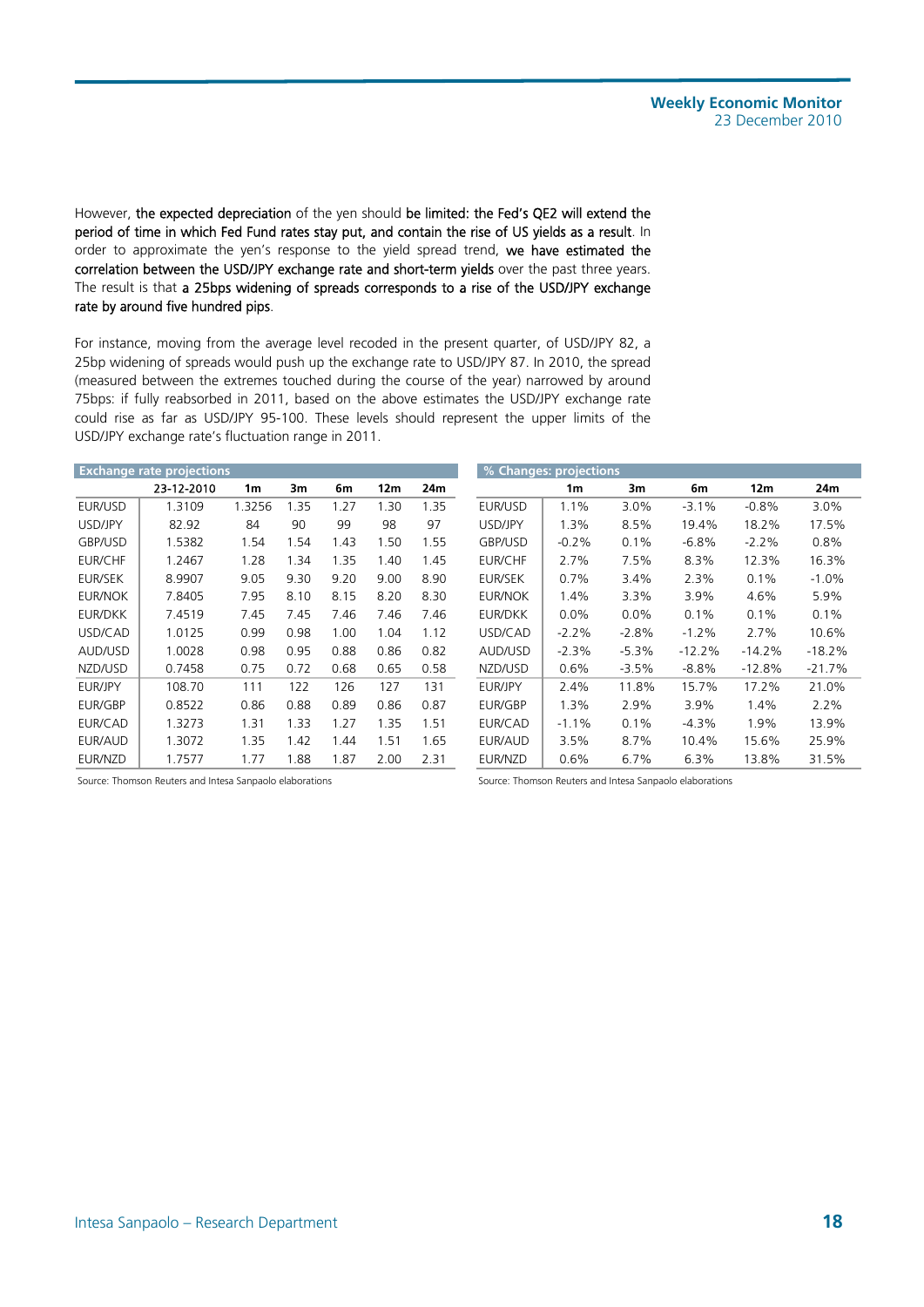## **The week's market movers**

In the Euro area, the December inflation data should confirm the modest trend in the core index and the stability of the headline measure. The EU Commission index is expected to improve, and could hit a new high from October 2007. M3 should accelerate in November. In Germany, the labour market should show a further fall in the jobless total in December, while inflation should be steady on a yearly basis.

In the United States the data should confirm the acceleration in growth around year-end, with positive indications for 1Q11. The ISM and Chicago PMI should show modest gains in December from high November levels. The employment report should show stronger payrolls growth and a fall in the unemployment rate, with a likely upward revision to the November data. Auto sales and consumer confidence should improve further in December. Construction spending should be up slightly in November. The FOMC minutes should show a wider range of views on the economic outlook than transpired in the December statement.

#### **Tuesday 28 December**

#### United States

**Consumer confidence** as measured by the Conference Board is expected to rise to 56 in December from 54.1 in November. The gain should stem from further improvements in both the coincident index (from 24 in November) and the expectations index (from 74.2 in November), as in the last three months. The expansionary fiscal measures on the way and the end of the uncertainty that has marked the last few months underpin expectations of a further improvement in the index.

#### **Wednesday 29 December**

#### Euro area

- M3 growth should accelerate to 1.4% yoy from 1% yoy in October; the three-month moving average should rise to 1.2% yoy in November from 1.1% in October, on the back of the uptrend in interest rates seen since the end of October. The trend in loans to the private sector should continue its recent, positive trend (+1.4% yoy in October), thanks to robust growth in household loans (+2.9% yoy in October) vs. a persistent contraction in business loans (-0.6% yoy).
- **Germany**. The preliminary CPI estimate for December should show a change of + 0.9% mom, after +0.1% mom in November. Trend inflation should be steady at 1.5% yoy on the national measure, and at 1.6% yoy on the harmonised index. The month-on-month movement is impacted by the seasonal component, and also by the rise in the oil price coupled with euro depreciation. The data should confirm the absence of significant upward pressures on prices ex energy, as indicated by a core inflation rate below 1% yoy. However, import prices accelerated sharply in November (and more than expected), rising by 1.2% mom (0.8% mom ex oil): the exchange rate effect will have some impact on final prices in the coming months. In January 2011 trend inflation should rise to 2% yoy owing to an adverse base effect with 2010, and then cool in the following months, fluctuating between 1.6% and 1.9% yoy through to June. In the second half of the year, German inflation should be between 2.0% and 2.2% yoy.

#### **Thursday 30 December**

#### Euro area

• Italy. Business confidence is expected to ease to 101.5 in December from 101.6 in November, but without interrupting the uptrend stretching back to March 2009 (from a low of 71.1). The index would remain above the long-term mean ((99.6). In the November survey, conditions as expected by firms showed a slight deterioration in several components (orders, employment, economic outlook) and justify expectations of a small correction.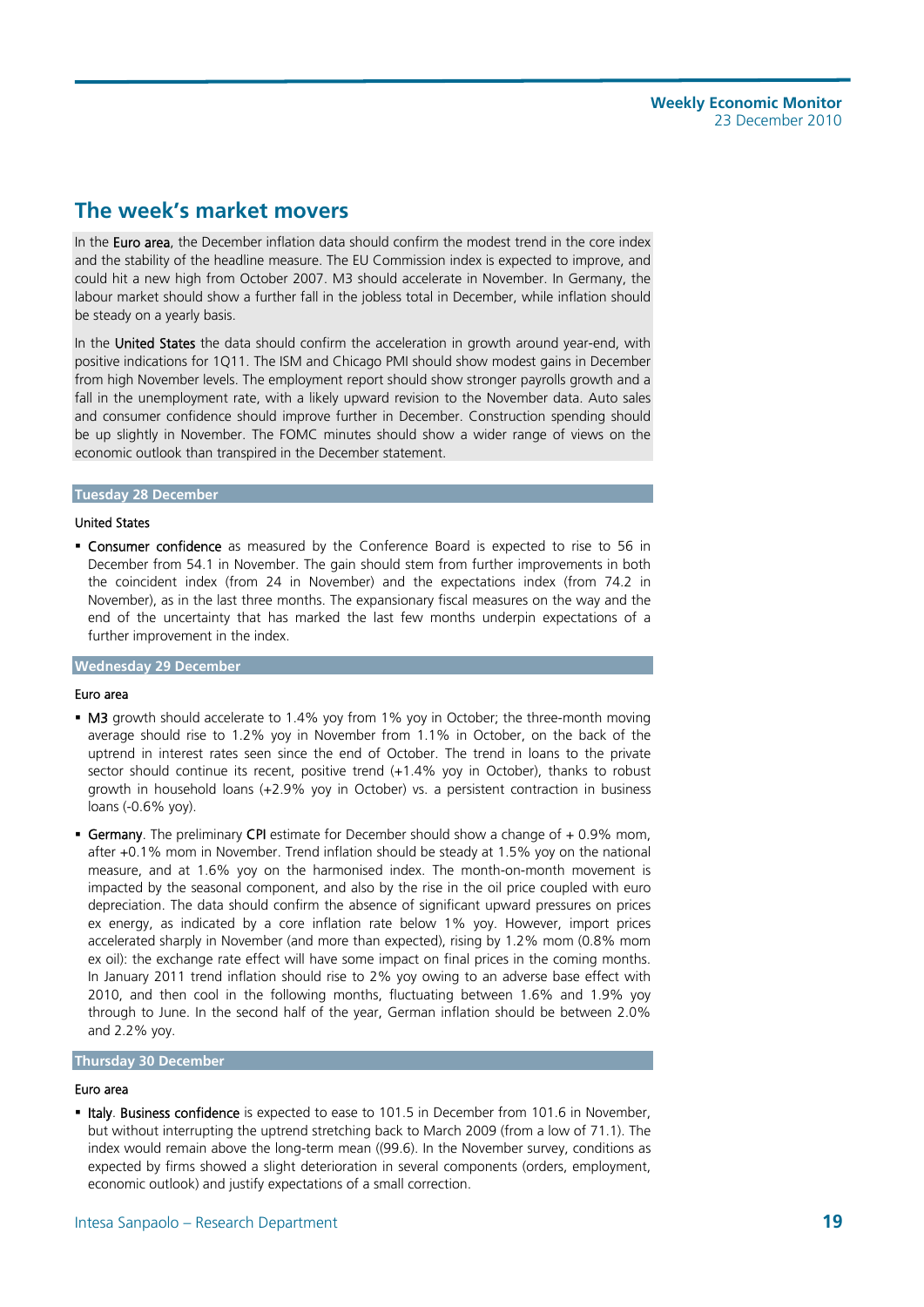#### United States

The Chicago PMI should remain broadly steady at 62.7 in December, from 62.5 in November. In November the index improved by 1.9 points and all items were up. In December the scope for fresh gains is limited, but the auto sector is showing signs of structural firming: thus, the Chicago survey should remain on an uptrend.

#### **Monday 3 January 2011**

#### United States

- Construction spending is expected to be up 0.2% mom in December, after +0.7% mom in November. In October spending in the private residential sector was up 2.5% mom, its second straight gain: between June and August the effects on the sector of the end of the tax breaks were very negative (the sector was down -9.2% yoy in October). The slow recovery in activity levels should have continued in November, though without signalling an independent uptrend. Non-residential private spending should be down, showing a more limited contraction than in October (-0.7% mom). Public spending should continue the positive trend based on three straight months of gains, although the size of these gains has steadily shrunk.
- The manufacturing **ISM** should rise to 57 in December from 56.6 in November. The indications from the Philadelphia Fed and Empire surveys were solid and signal possible further gains in the ISM. The Philly Fed index hit a level not seen since 2005. Growth should accelerate both in 4Q10 and in 1Q11, thanks to the actual stimulus and the end of the fiscal uncertainty following the passage of the Obama-Republican package. The various components of the ISM should remain comfortably expansionary; note that the index of prices paid might resume the uptrend that was interrupted in the last two months and show growth from the already high November levels (69.5).

#### **Tuesday 4 January**

#### Euro area

- **France. Household confidence** in December is expected to be steady at the -32 recorded in November, after four straight gains. Both present conditions and future expectations should stabilise at the November levels.
- **Germany. The jobless total** is expected to fall by 15k in December, after -9k in November, marking the eighteenth straight fall. The unemployment rate should remain steady at 7.5% in December for the fourth straight month.
- The CPI flash estimate for the Euro area in December should show inflation at 2% yoy, vs. 1.9% yoy in October and November. Month-on-month, the headline index should be up 0.4% mom on a large contribution from energy (which is expected to be up +1.4% mom), due to rising prices and a falling euro. Inflation should be almost steady around 2% in early 2011. Later in the year the inflation rate should dip by a few decimal points, averaging out at 1.8% for the whole of 2011.

#### United States

The minutes of the December FOMC meeting should give some information on the spread of views on the economy. The press statement was inflexibly negative on the cycle, despite the clear improvement in retail sales and the expansionary breakthrough in fiscal policy. Bullard (St Louis Fed) said on 20 December that decisions on quantitative easing may be reviewed and changed according to growth, which might prove more robust than the consensus currently anticipates. Bullard said too that the purchase programme should be reviewed "meeting by meeting" and he pointed out that the statement specifically says that the programme is subject to "regular review". This indication will be stressed in the minutes and might prompt the market to think the purchase programme may be limited. The very slow downtrend in the unemployment rate should however leave unchanged the flow of purchases projected in the November statement.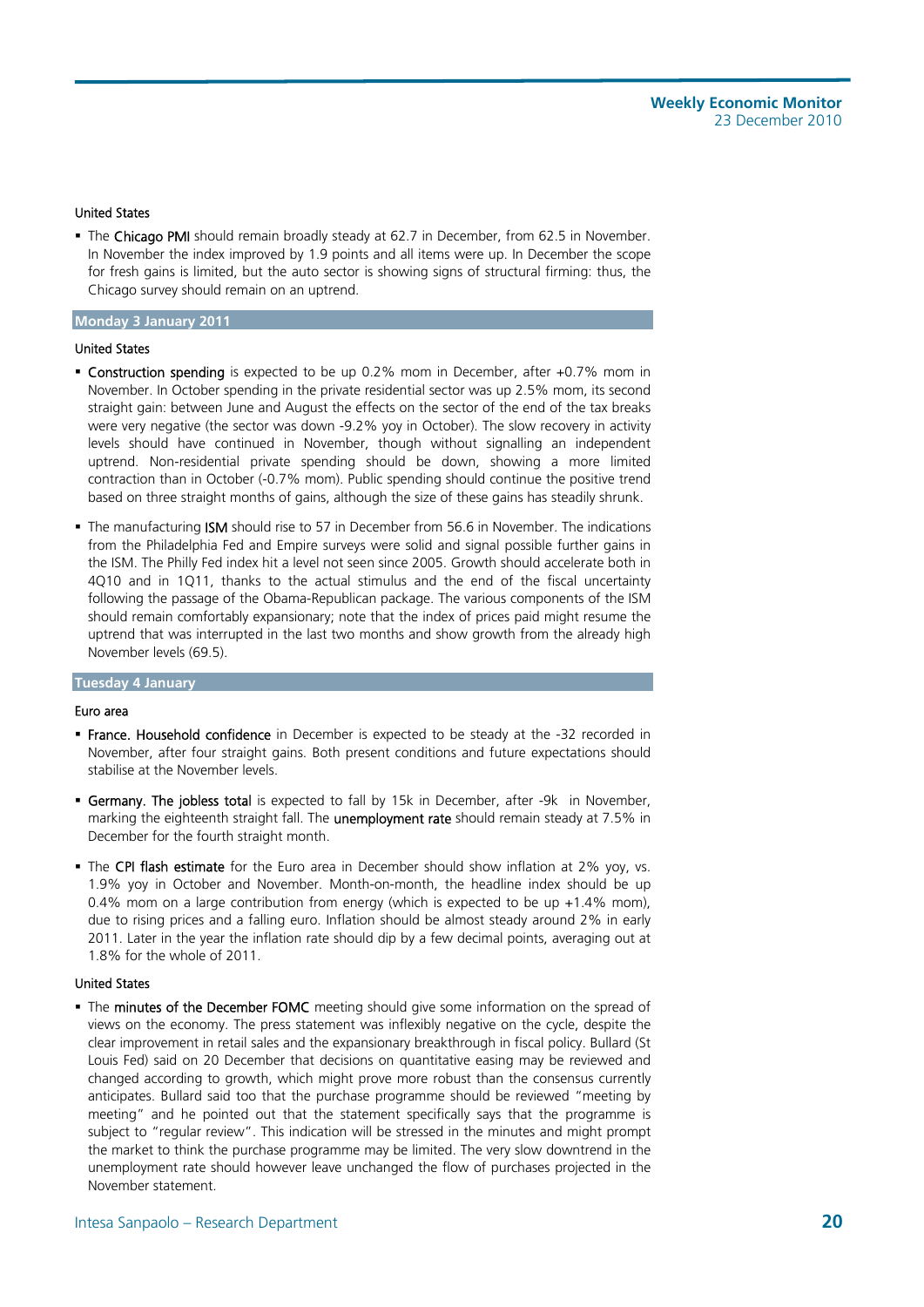Vehicle sales are expected to rise to 12.4M units ann. in December, above the November level (12.3M) and 14% higher than sales in December 2009 (11.1M). The auto sales guidance for 2011 is positive: JD Power projects sales of 12.8M units in 2011 (of which 10.4M retail sales) vs. 11.6M expected in 2010, plus a further acceleration in 2012.

#### **Wednesday 5 January**

#### United States

- The ADP estimate of new non-farm payrolls in the private sector is +100k, vs. +93k in November.
- The non-manufacturing ISM is expected to rise to 55.7 in December from 55 in November. The December Beige Book reports expansion in non-financial and professional services in almost all districts; retail activity is buoyant, as borne out by the sales data, and expansion continues in the auto sector. The employment and price components of the survey should be up in December.

#### **Thursday 6 January**

#### Euro area

- The EU Commission confidence index should rise to 106 in December from 105.3 in November. The index would thus confirm the uptrend of the past year, hitting a new high from October 2007: The current divergence between core and peripheral countries is expected to persist. The business confidence index should be up to 2 from 1 in November. The index should be once again above the long term average (-8) and would keep trending up from the low of -38 hit in March 2009. The preliminary estimate of the household confidence could be revised up to -10 from -11, but still below the level seen in November (-9). On the other hand, confidence in the service sector could drop to 9 from 10. We expect a stable and negative index both for the construction sector (-26) and the retail sector (-2). In general the overall index is expected to indicate improvement in most euro-zone countries. So far the national surveys have shown positive signals for businesses, unexpected weakness for consumers.
- Euro area retail sales are expected to be up by 1.1% m/m in November, after a weak +0.1% m/m in October (revised down from +0.5% m/m). On a yearly basis, sales growth would accelerate to 3% y/y, from 1.4% y/y in October. Among the main euro area countries, French sales picked up strongly in November (+2.8% m/m); in Germany, sales could be up (consensus: 1% m/m), while in Spain the data could be negative. In general, in 2011 we expect a moderate and gradual recovery in household consumption in the euro area, in line with the overall trend of confidence indicators.

#### **Friday 7 January**

#### United States

• Non-farm payrolls are expected to be up 150k in December after the disappointing November figure (+39k). Private sector payrolls should be up 160k, after +50k in November. The November figure should be revised sharply up, since it is at odds with all the other labour market indications. The unemployment rate should ease to 9.7% from 9.8% in November. Employment as recorded in the household survey was very negative in October and November, showing a two-month contraction of 503k. The expected growth in payrolls from the establishment survey should also show up in the more volatile employment series as measured with the households survey, with upside risks. The unemployment rate will in any case show a slow decline, given the extremely low participation rate (at mid-1980s levels). Hourly wages should be up 0.1% mom, after zero movement in November.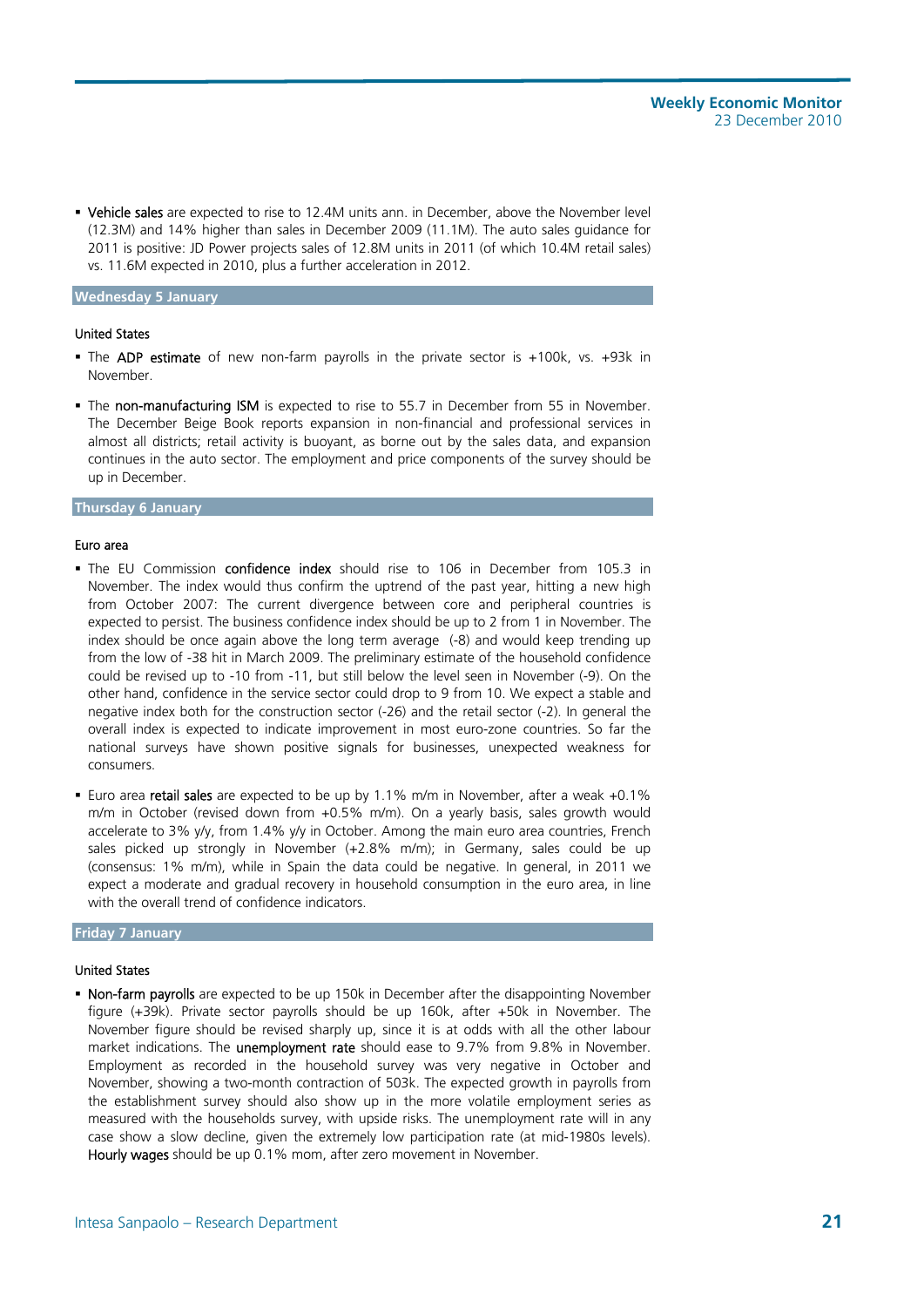## **Calendar of macroeconomic data and events**

|      |       |       |            | Calendar of macroeconomic data (27 - 31 December) |              |                |                 |      |           |                 |
|------|-------|-------|------------|---------------------------------------------------|--------------|----------------|-----------------|------|-----------|-----------------|
| Date |       | Time  | Country    | Data release                                      | *.           | Period         | <b>Previous</b> |      | Consensus | Intesa Sanpaolo |
| Mon  | 12/27 | nd    | JAP        | Small Business Confidence                         |              | <b>DEC</b>     | 45.8            |      |           |                 |
| Tue  | 12/28 | 00.30 | JAP        | Household Spending (YoY)                          | $^\star$     | <b>NOV</b>     | $-0.4$          | $\%$ | 0.7       |                 |
|      |       | 00.30 | JAP        | Natl CPI YoY                                      | $***$        | <b>NOV</b>     | 0.2             | $\%$ | 0.1       |                 |
|      |       | 00.30 | JAP        | Natl CPI Ex-Fresh Food YoY                        | $***$        | <b>NOV</b>     | $-0.6$          | $\%$ | $-0.6$    |                 |
|      |       | 00.30 | JAP        | Job-To-Applicant Ratio                            |              | <b>NOV</b>     | 0.56            |      | 0.57      |                 |
|      |       | 00.30 | JAP        | Jobless Rate                                      |              | <b>NOV</b>     | 5.1             | $\%$ | 5.1       |                 |
|      |       | 00.50 | JAP        | Industrial Production (MoM) (prelim.)             | $^\star$     | <b>NOV</b>     | $-2$            | $\%$ |           |                 |
|      |       | 00.50 | JAP        | Retail Trade YoY                                  |              | <b>NOV</b>     | $-0.2$          | $\%$ | 0.9       |                 |
|      |       | 07.30 | <b>FRA</b> | Gross Domestic Product (QoQ) (final)              |              | Q <sub>3</sub> | 0.4             | $\%$ | 0.4       |                 |
|      |       | 15.00 | <b>USA</b> | S&P/CS Composite-20 YoY                           |              | OCT            | 0.59            | $\%$ | $-0.1$    |                 |
|      |       | 16.00 | <b>USA</b> | Consumer Confidence                               | $\star$      | <b>DEC</b>     | 54.1            |      | 56        | 56              |
| Wed  | 12/29 | 10.00 | <b>EUR</b> | Euro-Zone M3 s.a. (YoY)                           | $^{\star}$   | <b>NOV</b>     |                 | $\%$ | 1.6       | 1.4             |
|      |       | nd    | <b>GER</b> | Consumer Price Index (YoY) (prelim.)              | $^\star$     | DEC.           | 1.5             | $\%$ | 1.5       | 1.5             |
|      |       | nd    | <b>GER</b> | Consumer Price Index (MoM) (prelim.)              | $^\star$     | DEC            | 0.1             | $\%$ | 0.9       | 0.9             |
|      |       | nd    | <b>GER</b> | CPI - EU Harmonised (YoY) (prelim.)               | $***$        | DEC            | 1.6             | $\%$ | 1.6       | 1.6             |
|      |       | nd    | GER        | CPI - EU Harmonised (MoM) (prelim.)               | $\star\star$ | <b>DEC</b>     | 0.1             | $\%$ | 0.9       | 0.9             |
| Thu  | 12/30 | 00.15 | JAP        | Nomura/JMMA Manufacturing PMI                     |              | <b>DEC</b>     | 47.3            |      |           |                 |
|      |       | 09.30 | ITA        | <b>Business Confidence</b>                        | $^\star$     | <b>DEC</b>     | 101.6           |      |           | 101.5           |
|      |       | 10.00 | ITA        | PPI (YoY)                                         |              | <b>NOV</b>     | 4               | $\%$ |           |                 |
|      |       | 10.00 | ITA        | PPI (MoM)                                         |              | <b>NOV</b>     | $-0.2$          | $\%$ |           |                 |
|      |       | 14.30 | <b>USA</b> | Initial Jobless Claims                            |              | week           |                 | k    | 420       |                 |
|      |       | 15.45 | <b>USA</b> | Chicago Purchasing Manager                        | $^\star$     | <b>DEC</b>     | 62.5            |      | 61        | 62.7            |

(?) First likely date; (\*\*) very important; (\*) important; in column "Previous" in parenthesis data before the revision

Source: Intesa Sanpaolo Research Department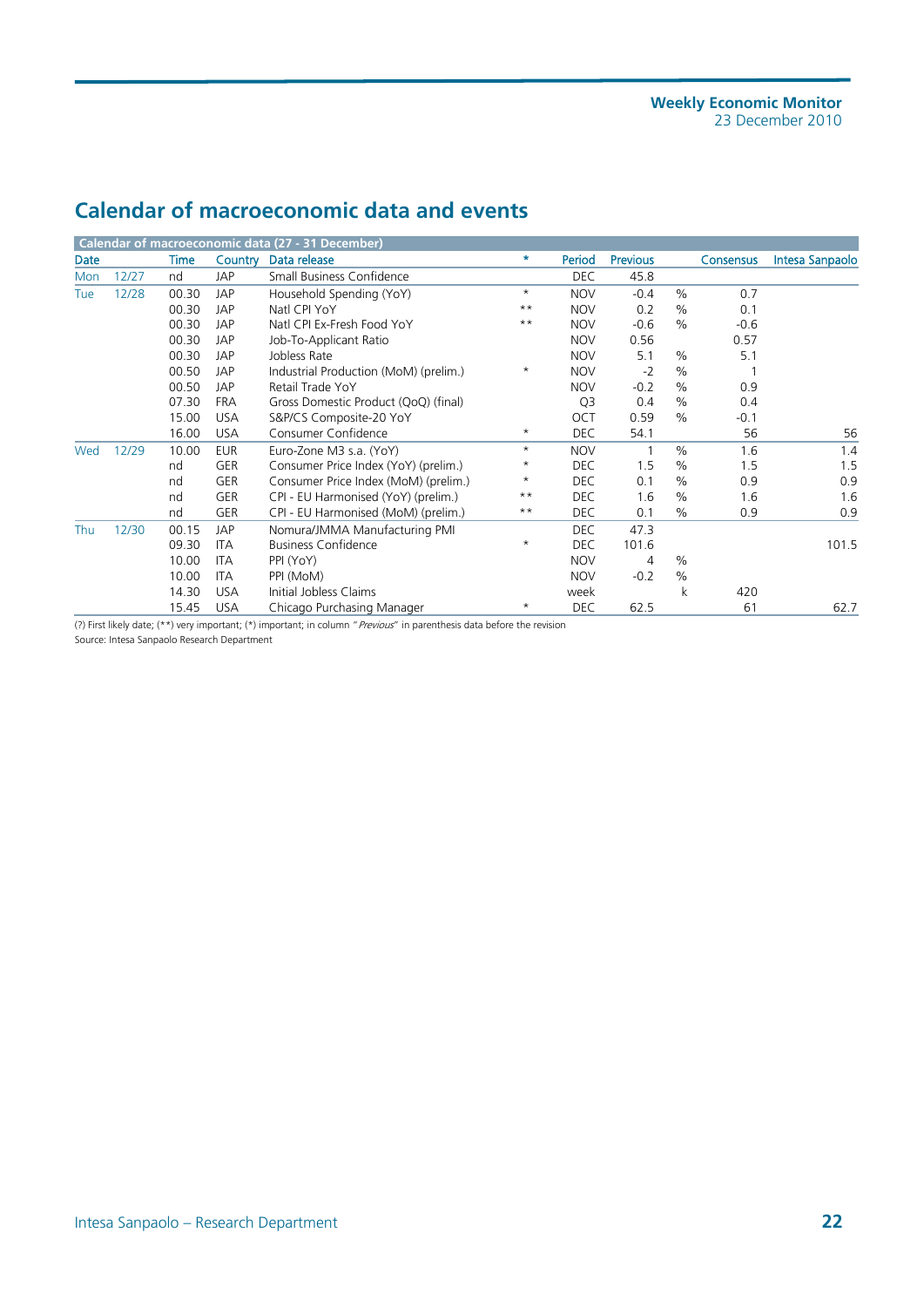|             |     |             |            | Calendar of macroeconomic data (3 - 7 January) |              |                |                 |             |                |                 |
|-------------|-----|-------------|------------|------------------------------------------------|--------------|----------------|-----------------|-------------|----------------|-----------------|
| <b>Date</b> |     | <b>Time</b> | Country    | Data release                                   | $\star$      | Period         | Previous        |             | Consensus      | Intesa Sanpaolo |
| Mon         | 1/3 | 09.15       | <b>FRA</b> | PMI Manufacturing (final)                      |              | DEC            |                 |             |                |                 |
|             |     | 09.45       | <b>ITA</b> | PMI Manufacturing                              | $\star$      | DEC            |                 |             |                |                 |
|             |     | 09.55       | <b>GER</b> | PMI Manufacturing (final)                      | $\star$      | DEC            | 60.9            |             | 60.9           |                 |
|             |     | 10.00       | <b>EUR</b> | PMI Manufacturing (final)                      | $\star$      | <b>DEC</b>     | 56.8            |             | 56.8           |                 |
|             |     | 16.00       | <b>USA</b> | ISM Manufacturing                              | $***$        | DEC            | 56.6            |             | 56.9           | 57              |
|             |     | 16.00       | <b>USA</b> | Construction Spending MoM                      |              | <b>NOV</b>     | 0.7             | %           | 0.2            | 0.2             |
| Tue         | 1/4 | 08.45       | <b>FRA</b> | Consumer Confidence Indicator                  |              | <b>DEC</b>     | $-32$           |             |                | $-32$           |
|             |     | 09.55       | <b>GER</b> | Unemployment Rate (s.a)                        |              | <b>DEC</b>     | 7.5             | %           | 7.5            | 7.5             |
|             |     | 09.55       | <b>GER</b> | Unemployment Change (000's)                    | $\star\star$ | DEC            | $-9$            | $\mathsf k$ | $-12$          | $-15$           |
|             |     | 10.30       | GB         | Net Consumer Credit                            |              | <b>NOV</b>     | 0.3             | bln         |                |                 |
|             |     | 10.30       | GB         | PMI Manufacturing                              | $\star$      | DEC            | 58              |             |                |                 |
|             |     | 11.00       | <b>EUR</b> | Euro-Zone CPI Estimate (YoY)                   | $\star\star$ | DEC            | 1.9             | $\%$        | $\overline{2}$ | 2               |
|             |     | 11.00       | ITA        | CPI - EU Harmonized (MoM) (prelim.)            | $\star$      | DEC            | $\mathbf 0$     | $\%$        |                |                 |
|             |     | 11.00       | ITA        | CPI (NIC incl. tobacco) (YoY) (prelim.)        | $\star$      | <b>DEC</b>     | 1.7             | %           |                |                 |
|             |     | 11.00       | ITA        | CPI (NIC incl. tobacco) (MoM) (prelim.)        | $\star$      | DEC            | $\mathbf 0$     | %           |                |                 |
|             |     | 14.30       | ITA        | CPI - EU Harmonized (YoY) (prelim.)            | $\star$      | DEC            | 1.9             | $\%$        |                |                 |
|             |     | 16.00       | <b>USA</b> | Factory Orders                                 |              | <b>NOV</b>     | $-0.9$          | $\%$        | $\mathbf 0$    |                 |
|             |     | 23.00       | <b>USA</b> | Total Vehicle Sales                            |              | DEC            | 12.26           | mln         | 12.28          | 12.4            |
| Wed         | 1/5 | 09.15       | <b>FRA</b> | PMI Services (final)                           |              | DEC            |                 |             |                |                 |
|             |     | 09.45       | ITA        | <b>PMI Services</b>                            | $\star$      | DEC            |                 |             |                |                 |
|             |     | 09.55       | <b>GER</b> | PMI Services (final)                           | $\star$      | DEC            | 58.3            |             | 58.3           |                 |
|             |     | 10.00       | <b>EUR</b> | PMI Composite (final)                          | $\star$      | DEC            | 55              |             |                |                 |
|             |     | 10.00       | <b>EUR</b> | PMI Services (final)                           | $\star$      | <b>DEC</b>     | 53.7            |             | 53.7           |                 |
|             |     | 11.00       | <b>EUR</b> | Industrial New Orders YoY                      |              |                | OCT (13.5) 13.4 | $\%$        |                |                 |
|             |     | 11.00       | <b>EUR</b> | Industrial New Orders SA MoM                   |              |                | OCT (-3.8) -4.2 | %           | 1.5            |                 |
|             |     | 11.00       | <b>EUR</b> | Euro-Zone PPI (YoY)                            |              | <b>NOV</b>     | 4.4             | $\%$        | 4.4            |                 |
|             |     | 14.30       | <b>USA</b> | ADP Employment Change                          |              | DEC            | 93              | k           | 100            |                 |
|             |     | 16.00       | <b>USA</b> | ISM Non-Manf. Composite                        | $***$        | DEC            | 55              |             | 55.5           | 55.7            |
| Thu         | 1/6 | 10.30       | GB         | <b>PMI Services</b>                            |              | DEC            | 53              |             |                |                 |
|             |     | 11.00       | <b>EUR</b> | Euro-Zone Consumer Confidence                  |              | DEC            | $-9.4$          |             | -9             |                 |
|             |     | 11.00       | <b>EUR</b> | Euro-Zone Indust. Confidence                   |              | DEC            | 0.9             |             | 1.9            |                 |
|             |     | 11.00       | <b>EUR</b> | Euro-Zone Services Confidence                  |              | DEC            | 10.2            |             |                |                 |
|             |     | 11.00       | <b>EUR</b> | Euro-Zone Economic Confidence                  | $\star\star$ | DEC            | 105.3           |             | 105.5          | 106             |
|             |     | 11.00       | <b>EUR</b> | Euro-Zone Retail Sales (MoM)                   |              | <b>NOV</b>     | (0.5) 0.1       | %           | 0              | 1.1             |
|             |     | 12.00       | <b>GER</b> | Factory Orders MoM (sa)                        | $\star$      | <b>NOV</b>     | 1.6             | %           | 0.9            |                 |
|             |     | 14.30       | <b>USA</b> | Initial Jobless Claims                         |              | week           |                 |             |                |                 |
| Fri         | 1/7 | 08.00       | <b>GER</b> | Trade Balance                                  |              | <b>NOV</b>     | 14.2            | bln         |                |                 |
|             |     | 10.00       | ITA        | Monthly Unemployment Rate SA (prelim.)         | $^\star$     | <b>NOV</b>     | $(8.6)$ 8.7     | $\%$        |                |                 |
|             |     | 11.00       | <b>EUR</b> | Euro-Zone GDP s.a. (YoY) (final)               |              | Q3             | 1.9             | $\%$        | 1.9            |                 |
|             |     | 11.00       | <b>EUR</b> | Euro-Zone GDP s.a. (QoQ) (final)               |              | Q <sub>3</sub> | 0.4             | %           | 0.4            |                 |
|             |     | 11.00       | <b>EUR</b> | Euro-Zone Unemployment Rate                    | $\star$      | <b>NOV</b>     | 10.1            | $\%$        | 10.1           | 10.1            |
|             |     | 12.00       | <b>GER</b> | Industrial Production MoM (sa)                 | $\star$      | <b>NOV</b>     | 2.9             | %           | $-0.2$         |                 |
|             |     | 14.30       | <b>USA</b> | Change in Nonfarm Payrolls                     | $\star\star$ | DEC            | 39              | $\mathsf k$ | 125            | 150             |
|             |     | 14.30       | <b>USA</b> | Unemployment Rate                              | $\star$      | DEC            | 9.8             | %           | 9.7            | 9.7             |
|             |     | 17.00       | <b>EUR</b> | Euro-Zone GDP s.a. (YoY) (final)               |              | Q4             |                 |             |                |                 |

(?) First likely date; (\*\*) very important; (\*) important; in column "Previous" in parenthesis data before the revision

Source: Intesa Sanpaolo Research Department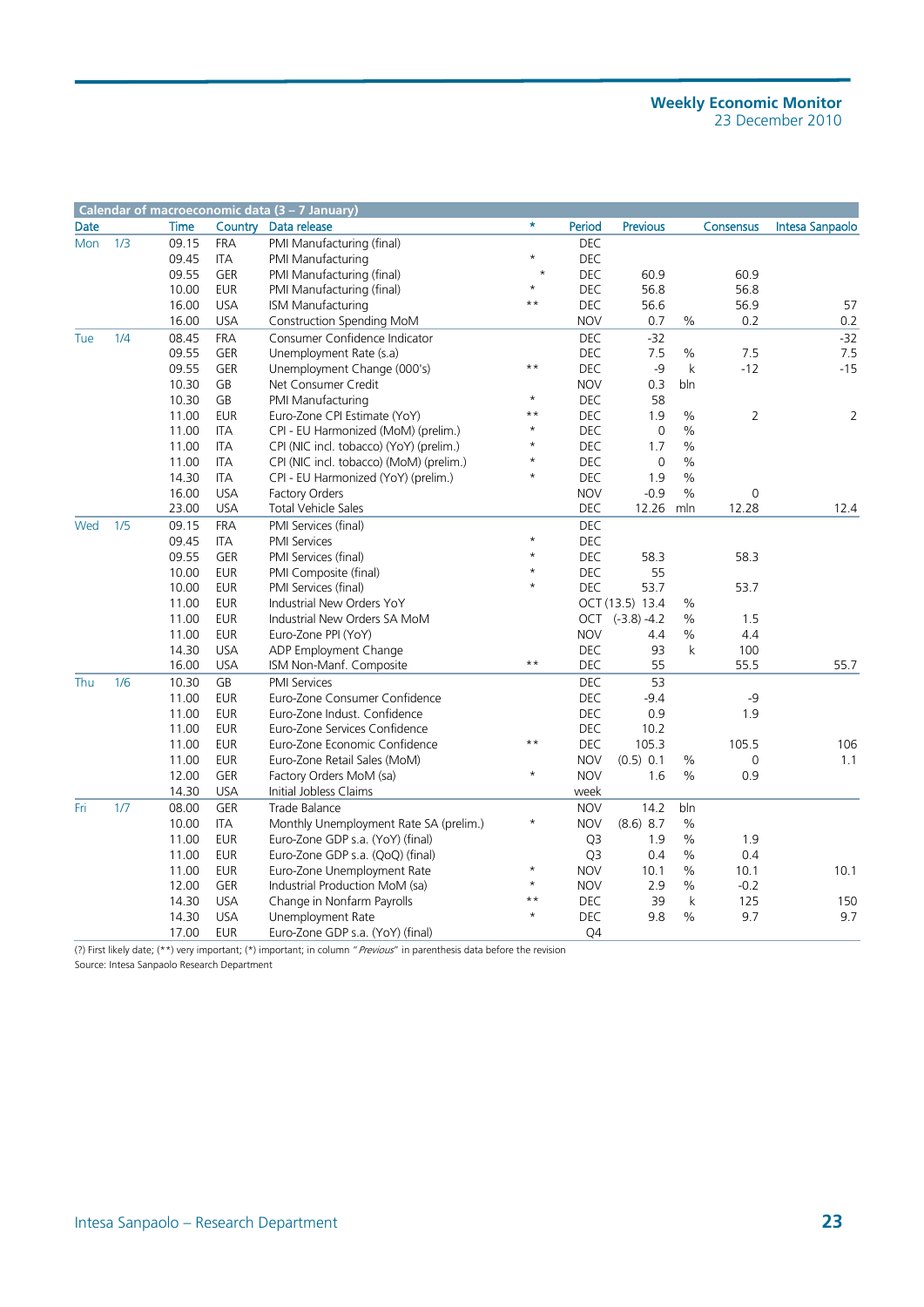|      | Calendar of events (27 - 31 December)  |                                                         |
|------|----------------------------------------|---------------------------------------------------------|
| Date |                                        | Time Country * Event                                    |
|      | Mon 12/27 00:50 JAP                    | * BOJ to Release Minutes of Oct. 28 & Nov. 4-5 Meetings |
|      | $(**)$ very important; $(*)$ important |                                                         |

Source: Intesa Sanpaolo Research Department

|         |     |        | <b>Calendar of events <math>(3 - 7)</math> January)</b> |                                                                              |
|---------|-----|--------|---------------------------------------------------------|------------------------------------------------------------------------------|
| Date    |     | Time   | Country                                                 | * Event                                                                      |
| Tue 1/4 |     | 20:00  | USA                                                     | Fed Releases Minutes from Dec. 14 FOMC Meeting                               |
| Wed 1/5 |     | 19:00  | USA                                                     | Hoenig Speaks at The Central Exchange in Kansas City                         |
| Fri -   | 1/7 | 15.30  | USA                                                     | * Bernanke testifies to Senate Budget Committee on fiscal policy and outlook |
|         |     | 22:30  | <b>USA</b>                                              | Fed's Evans Speaks on Monetary Policy in Denver                              |
| Sat     | 1/8 | 22.30. | USA.                                                    | Fed's Yellen Speaks on Monetary Policy in Denver                             |

(\*\*) very important; (\*) important

Source: Intesa Sanpaolo Research Department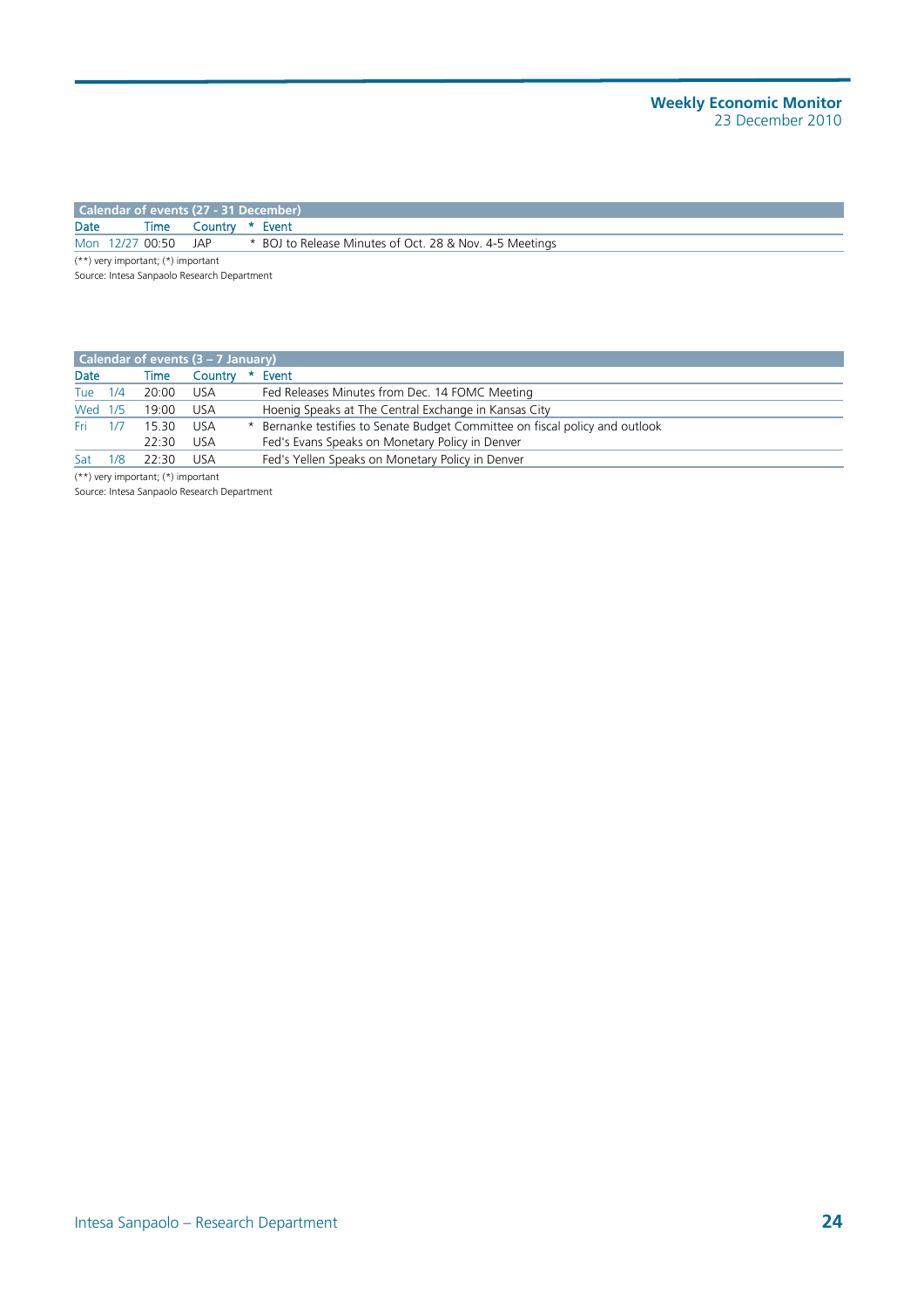## **United States**





**Nonfarm payrolls & jobless claims ('000)** New orders – y/y % change





Source: EcoWin Source: EcoWin Source: EcoWin Source: EcoWin

#### **Forecasts Table**

|                                 |         |         |         |         | 2010   |         |        |        | 2011   |        |        |  |  |
|---------------------------------|---------|---------|---------|---------|--------|---------|--------|--------|--------|--------|--------|--|--|
|                                 | 2009    | 2010    | 2011    |         | 2      | 3       | 4      |        | 2      | 3      | 4      |  |  |
| GDP (1996 US\$, y/y)            | $-2.6$  | 2.8     | 3.1     | 2.4     | 3.0    | 3.2     | 2.7    | 2.7    | 3.2    | 3.1    | 3.2    |  |  |
| q/q annual rate                 |         |         |         | 3.7     | 1.7    | 2.6     | 3.0    | 3.6    | 3.5    | 2.5    | 3.4    |  |  |
| Private consumption             | $-1.2$  | 1.8     | 3.2     | 1.9     | 2.2    | 2.4     | 3.8    | 3.3    | 3.5    | 2.9    | 2.9    |  |  |
| Fixed investment - nonresid.    | $-17.1$ | 5.9     | 11.2    | 7.8     | 17.2   | 10.0    | 9.5    | 12.6   | 11.0   | 9.0    | 12.0   |  |  |
| Fixed investment - residential  | $-22.9$ | $-3.1$  | 6.2     | $-12.3$ | 25.6   | $-27.3$ | 2.0    | 13.6   | 13.6   | 15.5   | 14.2   |  |  |
| Government consumption          | 1.6     | 1.2     | 1.0     | $-1.6$  | 3.9    | 3.9     | 1.5    | 0.0    | $-0.2$ | $-0.1$ | 0.3    |  |  |
| <b>Export</b>                   | $-9.5$  | 11.5    | 7.3     | 11.4    | 9.1    | 6.7     | 5.6    | 8.0    | 7.5    | 7.7    | 8.1    |  |  |
| Import                          | $-13.8$ | 14.0    | 9.5     | 11.2    | 33.5   | 16.8    | 5.1    | 8.3    | 7.3    | 7.0    | 6.1    |  |  |
| Stockbuilding (% contr. to GDP) | $-0.6$  | 1.2     | 0.2     | 0.6     | 0.2    | 0.4     | $-0.2$ | 0.6    | 0.2    | 0.3    | $-0.2$ |  |  |
| Current account (% of GDP)      | $-2.7$  | $-3.5$  | $-4.3$  | $-3.1$  | $-3.4$ | $-3.5$  | $-4.0$ | $-4.2$ | $-4.3$ | $-4.4$ | $-4.5$ |  |  |
| Federal Deficit (% of GDP)      | $-9.7$  | $-10.0$ | $-10.4$ |         |        |         |        |        |        |        |        |  |  |
| Gov. Debt (% of GDP)            | 84.7    | 92.7    | 99.1    |         |        |         |        |        |        |        |        |  |  |
| CH (y/y)                        | $-0.3$  | 1.6     | 1.7     | 2.4     | 1.8    | 1.2     | 1.0    | 1.0    | 1.9    | 2.3    | 1.8    |  |  |
| Industrial production           | $-9.3$  | 5.0     | 5.0     | 7.2     | 7.1    | 5.2     | $-4.7$ | 7.0    | 8.3    | 9.5    | 6.6    |  |  |
| Unemployment (%)                | 9.3     | 9.7     | 9.7     | 9.7     | 9.7    | 9.6     | 9.7    | 9.6    | 9.7    | 9.7    | 9.6    |  |  |

Note: Percentage annualised growth rates over previous period. if not otherwise specified.

Source: EcoWin. Intesa Sanpaolo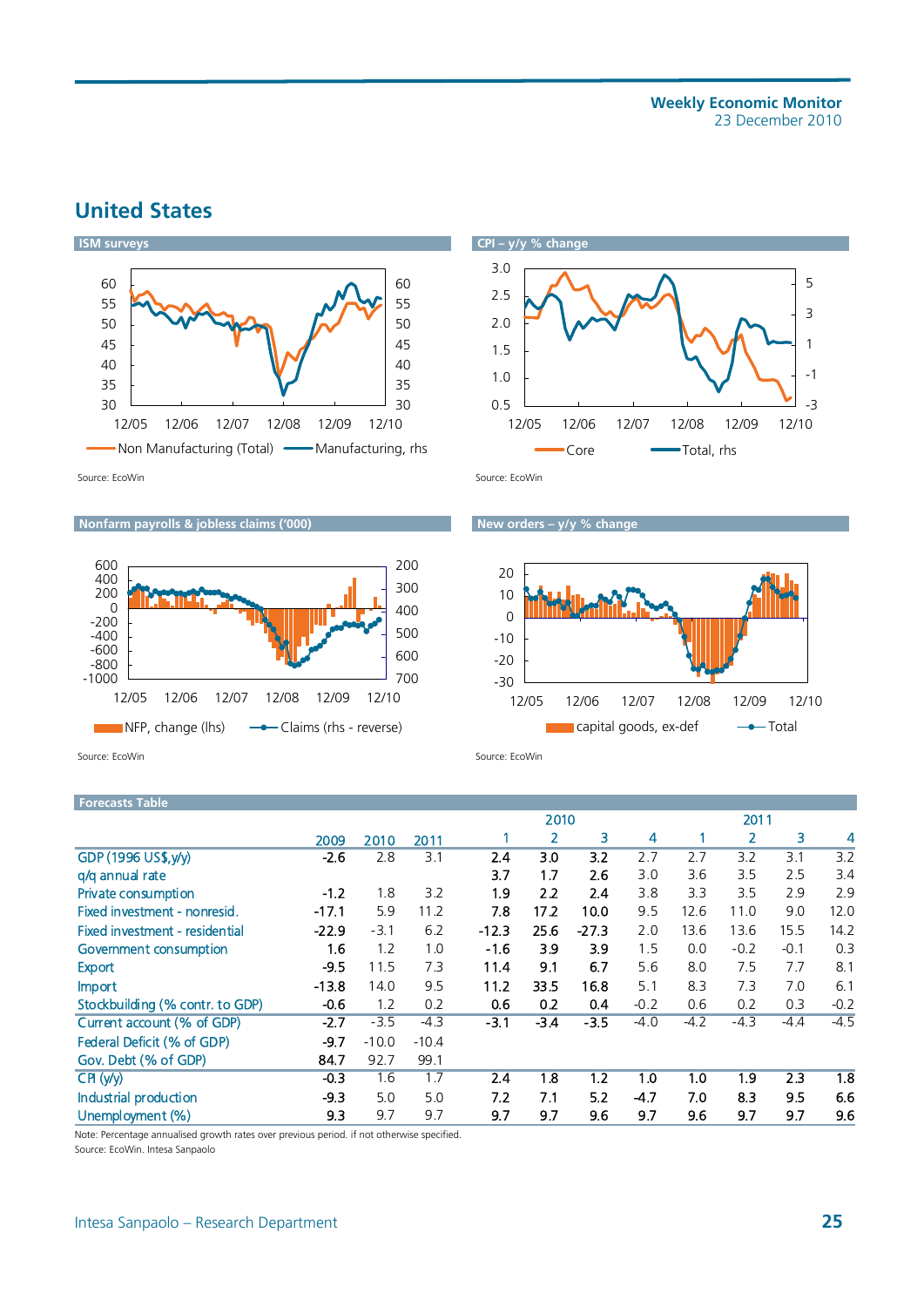### **Euro Area**





Source: EUROSTAT, UE Commission Source: EUROSTAT, Royal Bank of Scotland, Markit Economics

#### **Inflation**



Source: Eurostat, Intesa Sanpaolo forecast Source: Eurostat

#### **Forecasts Table**

| <b>Inflation forecasts</b> |        |      |      |
|----------------------------|--------|------|------|
| %                          | 2009   | 2010 | 2011 |
| January                    | 1.1    | 1.0  | 2.0  |
| February                   | 1.2    | 0.9  | 2.0  |
| March                      | 0.6    | 1.4  | 1.8  |
| <b>April</b>               | 0.6    | 1.5  | 1.7  |
| May                        | 0.0    | 1.6  | 1.7  |
| June                       | $-0.1$ | 1.4  | 1.9  |
| July                       | $-0.6$ | 1.7  | 1.9  |
| August                     | $-0.2$ | 1.6  | 1.9  |
| September                  | $-0.3$ | 1.8  | 1.9  |
| October                    | $-0.1$ | 1.9  | 1.8  |
| November                   | 0.5    | 1.9  | 1.7  |
| December                   | 0.9    | 2.0  | 1.6  |

| <b>Forecasts Table</b>          |         |        |        |        |        |        |      |      |      |        |        |  |
|---------------------------------|---------|--------|--------|--------|--------|--------|------|------|------|--------|--------|--|
|                                 |         |        |        |        | 2010   |        |      |      | 2011 |        |        |  |
|                                 | 2009    | 2010   | 2011   |        |        | 3      | 4    |      | 2    | 3      | 3      |  |
| GDP (constant prices, y/y)      | -4.0    | 1.7    | 1.7    | 0.8    | 2.0    | 1.9    | 2.1  | 2.3  | 1.7  | 1.6    | 1.6    |  |
| - a/a change                    |         |        |        | 0.4    | 1.0    | 0.4    | 0.4  | 0.5  | 0.4  | 0.3    | 0.3    |  |
| <b>Private consumption</b>      | $-1.1$  | 0.8    | 1.2    | 0.4    | 0.6    | 1.0    | 1.0  | 1.1  | 1.3  | 1.3    | 1.3    |  |
| <b>Fixed investment</b>         | $-11.3$ | $-1.0$ | 2.2    | $-4.9$ | $-0.9$ | 0.3    | 1.8  | 2.7  | 1.5  | 2.2    | 2.2    |  |
| Government consumption          | 2.4     | 0.7    | 1.1    | 1.1    | 0.6    | 0.5    | 0.9  | 1.1  | 1.2  | 1.1    | 1.1    |  |
| <b>Export</b>                   | $-13.0$ | 10.0   | 8.6    | 5.8    | 11.8   | 11.3   | 11.1 | 10.8 | 7.9  | 8.0    | 8.0    |  |
| <b>Import</b>                   | $-11.8$ | 10.4   | 7.7    | 4.9    | 12.3   | 11.9   | 12.6 | 10.1 | 7.5  | 7.1    | 7.1    |  |
| Stockbuilding (% contr. to GDP) | -0.7    | 1.4    | $-0.1$ | 1.0    | 1.8    | 1.3    | 1.5  | 0.5  | 0.2  | $-0.3$ | $-0.3$ |  |
| Current account (% of GDP)      | -0.6    | $-0.6$ | 0.2    | $-0.7$ | 0.0    | $-0.2$ | 0.1  | 0.3  | 0.0  | 0.0    | 0.0    |  |
| Deficit (% of GDP)              | $-6.3$  | $-6.3$ | $-4.4$ |        |        |        |      |      |      |        |        |  |
| Debt (% of GDP)                 | 79.1    | 84.1   | 86.3   |        |        |        |      |      |      |        |        |  |
| CPI(y/y)                        | 0.3     | 1.6    | 1.8    | 1.1    | 1.5    | 1.7    | 1.9  | 1.9  | 1.8  | 1.9    | 1.9    |  |
| Industrial production (y/y)     | $-14.8$ | 6.6    | 2.4    | 2.3    | 2.3    | 0.8    | 0.5  | 0.0  | 0.6  | 0.9    | 0.9    |  |
| Unemployment (%)                | 9.5     | 10.0   | 9.8    | 9.9    | 10.0   | 10.0   | 10.1 | 10.0 | 9.9  | 9.8    | 9.8    |  |
| 3-month Euribor                 | 1.2     | 0.8    | 1.1    | 0.7    | 0.7    | 0.9    | 1.0  | 1.0  | 1.1  | 1.1    | 1.1    |  |

Note: Percentage annualised growth rates over previous period, if not otherwise specified.

Source: EcoWin, Intesa Sanpaolo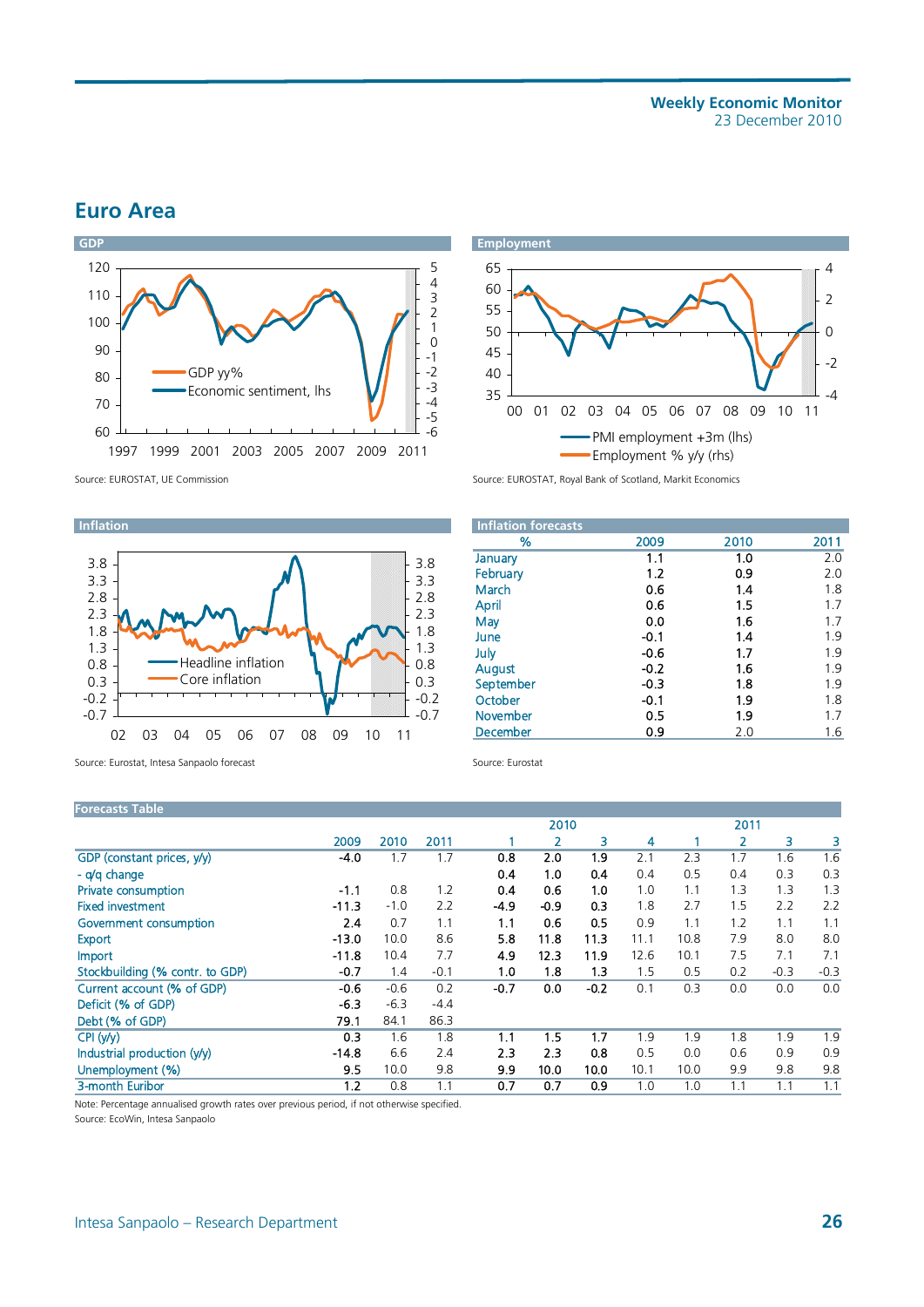## **Interest Rates Forecasts**

| <b>Eurozone</b>        |         |             |      |           |                                    |  | <b>United States</b>                                                |  |                                                        |  |               |  |
|------------------------|---------|-------------|------|-----------|------------------------------------|--|---------------------------------------------------------------------|--|--------------------------------------------------------|--|---------------|--|
|                        |         |             |      |           |                                    |  | Mar-10 Jun-10 Sep-10 23/12 Mar-11 Jun-11 Sep-11 Dec-11              |  | Mar-10 Jun-10 Sep-10 23/12 Mar-11 Jun-11 Sep-11 Dec-11 |  |               |  |
| Refi rate              | 1 0 0 1 | 1.00        | 1.00 | 1.00 1.00 |                                    |  | 1.00 1.00 1.00 Fed Funds                                            |  | 0.25  0.25  0.25  0.25  0.25  0.25  0.25  0.25         |  |               |  |
| 1 <sub>m</sub> Euribor |         | 0.40 0.49   | 0.63 |           |                                    |  | 0.82 0.91 1.03 1.10 1.10 3m Libor USD 0.29 0.53 0.29 0.30 0.29 0.29 |  |                                                        |  | $0.30$ $0.38$ |  |
| 3m Euribor             |         | $0.63$ 0.77 | 0.89 |           | <b>1.02</b> 1.04  1.10  1.15  1.25 |  |                                                                     |  |                                                        |  |               |  |



|  |  |  |  | <b>United States</b>                                                                         |  |                                                        |  |  |
|--|--|--|--|----------------------------------------------------------------------------------------------|--|--------------------------------------------------------|--|--|
|  |  |  |  | Mar-10 Jun-10 Sep-10 23/12 Mar-11 Jun-11 Sep-11 Dec-11                                       |  | Mar-10 Jun-10 Sep-10 23/12 Mar-11 Jun-11 Sep-11 Dec-11 |  |  |
|  |  |  |  |                                                                                              |  |                                                        |  |  |
|  |  |  |  | 0.40 0.49 0.63 0.82 0.91 1.03 1.10 1.10 3m Libor USD 0.29 0.53 0.29 0.30 0.29 0.29 0.30 0.38 |  |                                                        |  |  |

United States



| Japan        |                 |                                                                |        |          |          |        |
|--------------|-----------------|----------------------------------------------------------------|--------|----------|----------|--------|
|              | $Mar-31$ Jun-30 | Seo-30 23/12                                                   | Mar-31 | $Jun-30$ | $Sen-30$ | Dec-31 |
| O/N target   |                 | $0.10$ $0.10$ $0.10$ $0.10$ $0.10$ $0.10$ $0.10$ $0.10$ $0.10$ |        |          |          |        |
| 3m Libor JPY |                 | $0.24$ 0.24 0.22 0.19 0.25 0.40                                |        |          | 0.45     | 0.45   |







Source: Intesa Sanpaolo elaborations on Thomsons Reuters data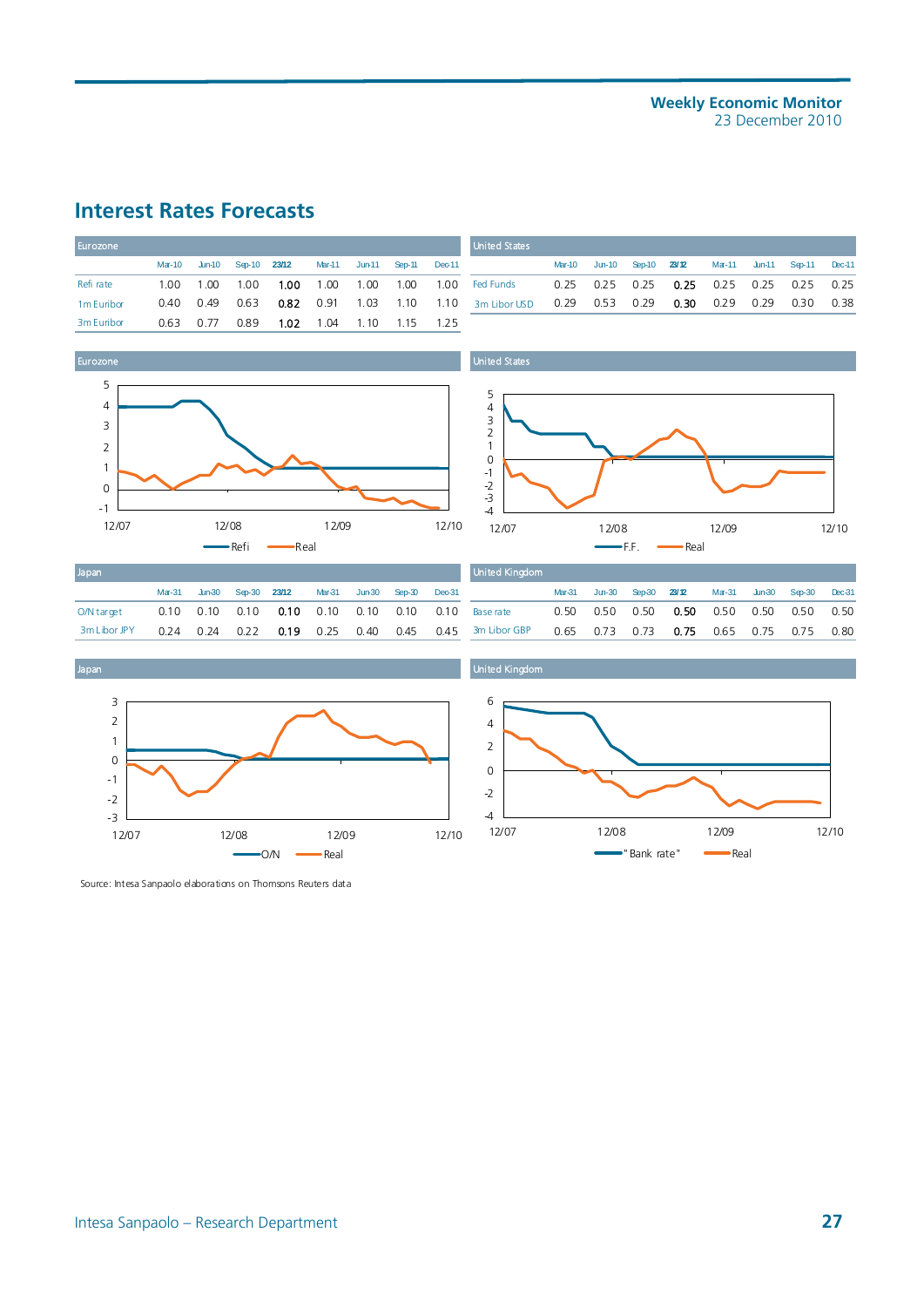| Intesa Sanpaolo Research Department – Head of Research Gregorio De Felice |             |                                      |
|---------------------------------------------------------------------------|-------------|--------------------------------------|
| Tel. $+3902879+(6) - 028021 + (3)$                                        |             |                                      |
| Macroeconomic & Fixed Income Research                                     |             |                                      |
| Luca Mezzomo                                                              | 62170       | luca.mezzomo@intesasanpaolo.com      |
| <b>Fixed Income</b>                                                       |             |                                      |
| Sergio Capaldi                                                            | 62036       | sergio.capaldi@intesasanpaolo.com    |
| Chiara Manenti                                                            | 62107       | chiara.manenti@intesasanpaolo.com    |
| <b>Macroeconomics</b>                                                     |             |                                      |
| Anna Maria Grimaldi                                                       | 62118       | anna.grimaldi@intesasanpaolo.com     |
| Paolo Mameli                                                              | 62128       | paolo.mameli@intesasanpaolo.com      |
| Giovanna Mossetti                                                         | 62110       | giovanna.mossetti@intesasanpaolo.com |
| Marco Rocchi                                                              | 055-2613674 | marco.rocchi@intesasanpaolo.com      |
| Alessio Tiberi                                                            | 32834       | alessio.tiberi@intesasanpaolo.com    |
| <b>Forex Markets</b>                                                      |             |                                      |
| Asmara Jamaleh                                                            | 62111       | asmara.jamaleh@intesasanpaolo.com    |
| <b>Research Assistant</b>                                                 |             |                                      |
| Alessandra Gaia                                                           | 62149       | alessandra.gaia@intesasanpaolo.com   |
| Simonetta Melotto                                                         | 62102       | simonetta.melotto@intesasanpaolo.com |

## **Appendix**

#### **Analyst Certification**

The financial analysts who prepared this report, and whose names and roles appear on the first page, certify that:

- (1) The views expressed on companies mentioned herein accurately reflect independent, fair and balanced personal views;
- (2) No direct or indirect compensation has been or will be received in exchange for any views expressed.

#### **Specific disclosures:**

The analysts who prepared this report do not receive bonuses, salaries, or any other form of compensation that is based upon specific investment banking transactions.

#### **Important Disclosures**

This research has been prepared by Intesa Sanpaolo S.p.A. and distributed by Banca IMI S.p.A. Milan, Banca IMI SpA-London Branch (a member of the London Stock Exchange) and Banca IMI Securities Corp (a member of the NYSE and NASD). Intesa Sanpaolo S.p.A. accepts full responsibility for the contents of this report. Please also note that Intesa Sanpaolo S.p.A. reserves the right to issue this document to its own clients. Banca IMI S.p.A. and Intesa Sanpaolo S.p.A. are both part of the Gruppo Intesa Sanpaolo. Intesa Sanpaolo S.p.A. and Banca IMI S.p.A. are both authorised by the Banca d'Italia, are both regulated by the Financial Services Authority in the conduct of designated investment business in the UK and by the SEC for the conduct of US business.

Opinions and estimates in this research are as at the date of this material and are subject to change without notice to the recipient. Information and opinions have been obtained from sources believed to be reliable, but no representation or warranty is made as to their accuracy or correctness.

Past performance is not a guarantee of future results.

The investments and strategies discussed in this research may not be suitable for all investors. If you are in any doubt you should consult your investment advisor.

This report has been prepared solely for information purposes and is not intended as an offer or solicitation with respect to the purchase or sale of any financial products. It should not be regarded as a substitute for the exercise of the recipient's own judgement.

No Intesa Sanpaolo S.p.A. or Banca IMI S.p.A. entities accept any liability whatsoever for any direct, consequential or indirect loss arising from any use of material contained in this report.